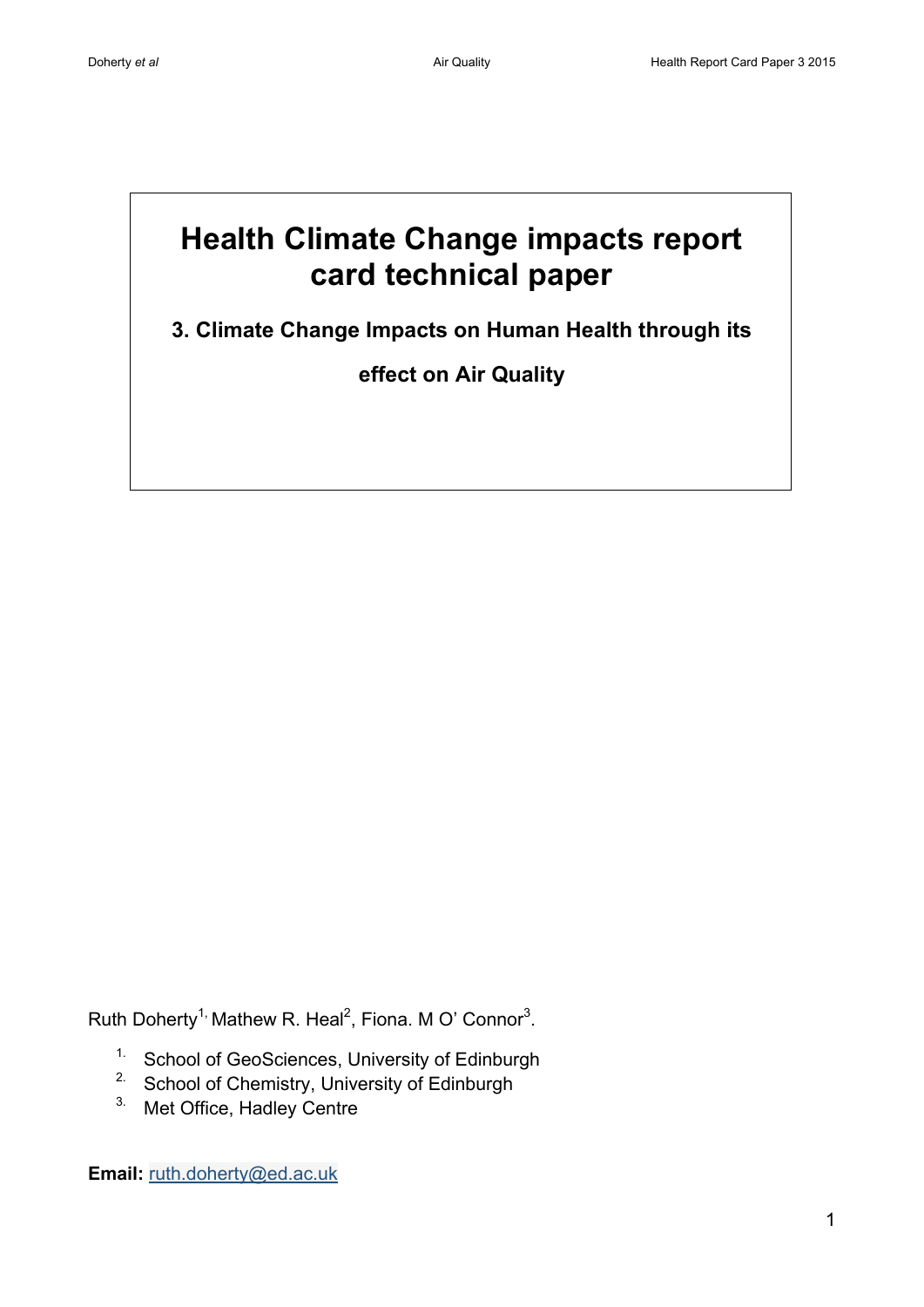### **Executive Summary**

The World Health Organization has recently reported that evidence has strengthened for adverse health effects of the surface pollutants ozone  $(O_3)$  and particulate matter (PM). In Europe, emissions controls have resulted in declining trends of many emitted species. However, due to the complexities of the processes linking emissions and air quality, reductions in local or regional emissions do not always produce a corresponding fall in atmospheric concentrations. Hence, it is not possible to clearly attribute effects of emissions relative to effects of meteorology and climate on air quality, or to identify how health burdens have changed in recent decades, due to observable climate change. There is considerable literature, including the Intergovernmental Panel on Climate Change's (IPCC)  $5<sup>th</sup>$  assessment report (AR5) that assigns confidence statements (as given below) to their findings, on the effects of climate change on  $O<sub>3</sub>$  but far fewer studies on the effects of climate change on PM concentrations. This leads to low confidence in the overall impact of climate change on  $PM<sub>2.5</sub>$ . A number of studies have examined future climate and emissions changes and there is consensus that the impact of emission changes on air quality in the near-term will outweigh that due to climate change (medium confidence). Under the IPCC AR5 Representative Concentration Pathways (RCPs),  $O_3$  averaged over Europe is expected to decrease under all scenarios due to higher water vapour concentrations, except under RCP8.5 when high methane  $(CH<sub>4</sub>)$  emissions offset this decrease (high confidence). In polluted areas with high levels of nitrogen oxides  $(NO_x)$ , elevated surface temperatures are likely to enhance chemical reaction rates and increase emissions, increasing mean surface  $O_3$  (medium confidence).

Air pollution episodes are associated with stagnation events and sometimes heat waves. Air quality during the 2003 heatwave over Europe has been examined in numerous studies and mechanisms for enhancing  $O_3$  have been identified. Anthropogenic climate change has increased the near-term risk of heat waves (high confidence). However, projections of changes in stagnation events associated with winter and summer air pollution episodes remain highly uncertain. A number of modelling studies suggest that uniformly elevated temperatures due to climate change will also increase peak  $O_3$  and PM concentrations (medium confidence), but there is large variability in the patterns and incidences of these events across the studies.

Recent studies have sought to evaluate changes in future air pollution impacts on human health. However, besides considerable uncertainty because of the multitude of mechanisms by which changes in emissions and in climate can influence  $O_3$  and PM concentrations there is also uncertainty in risk estimates to apply- including their spatial and temporal variations. For  $O_3$ , the unresolved issue of a threshold concentration below which no adverse effects occur is highly important for determining human health burdens.

### **1. Introduction and Scope**

This review examines the current evidence for the effects of climate change on ambient air quality and on the consequent health impacts. The topics covered in this review are summarised in Figure 1.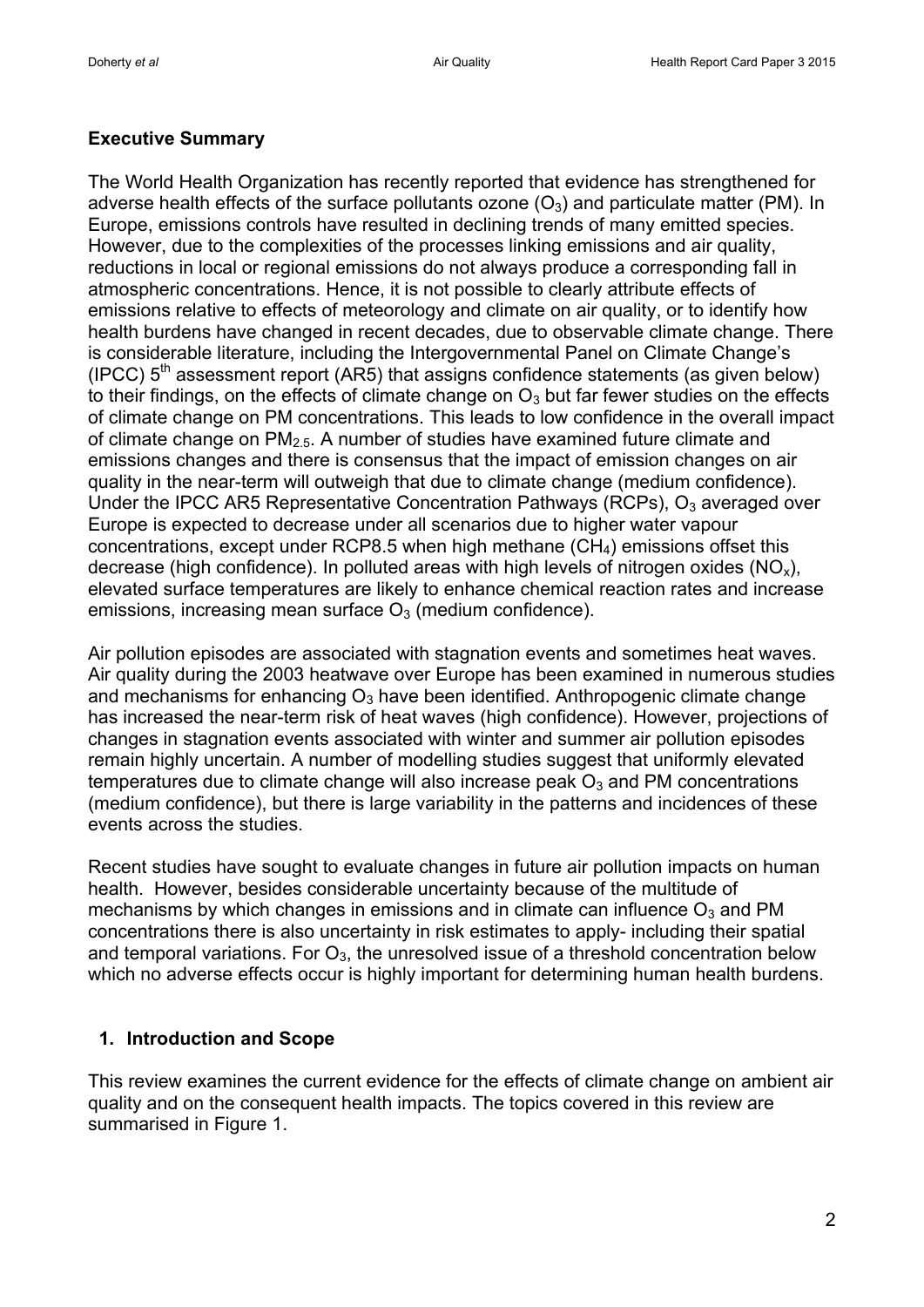

Figure 1: A summary of how climate change influences air quality and air quality-related human health including health modifiers and health adaptation measures.

First, the health impacts are outlined for the air pollutants with the greatest human health burden: nitrogen dioxide (NO<sub>2</sub>), ozone (O<sub>3</sub>) and particulate matter (PM). The sensitivity of these pollutants to the various meteorological and climate processes that affect their concentrations is then described. Air pollution during the 2003 heat wave is reviewed and key processes leading to poor air quality are identified. Current air pollution trends across Europe and in the UK are then described and current ranges of risk estimates summarised. Studies that have attempted to quantify global health burdens due to anthropogenic climate change are outlined and the difficulties in attributing health impacts to observable climate change highlighted. Future air quality projections and associated health impacts are then described. It is important to highlight that future air quality depends on many factors: anthropogenic emissions (global and regional), natural emissions (that are climate sensitive), as well as physical climate. Hence, three sets of studies are reviewed: studies that examine climate change (including natural emissions) impacts on air quality, studies that examine the impacts of future emission scenarios on air quality, and studies that examine the impacts of the combination of climate and emissions changes on air quality. Studies that relate these air quality impacts to health burdens are presented in the relevant sections. Future changes in extreme pollution events are also presented and key non-climate/emissions determinants of future air quality described. Potential adaption measures/issues as well as current forecasting strategies in the UK are outlined. Finally, this review presents conclusions and discusses knowledge gaps.

### **2. The health outcomes of air pollution**

The World Health Organisation (WHO), amongst other international and national bodies, undertakes periodic reviews of the accumulating evidence from toxicological and epidemiological research on the detrimental effects of exposure to ambient air pollution on human health. Ambient air pollutants include particulate matter (PM), ozone  $(O_3)$ , nitrogen dioxide (NO<sub>2</sub>), sulphur dioxide (SO<sub>2</sub>), and a number of toxic metals (e.g. Pb, Hg, Cr, As, Ni) and organic compounds (e.g. polycyclic aromatic hydrocarbons (PAHs) and dioxins). The greatest estimated health burdens globally, derive from exposure to PM,  $O_3$  and NO<sub>2</sub> (WHO, 2006) and the most recent WHO review reports a strengthening of evidence for health impacts associated with exposure to these pollutants (WHO, 2013).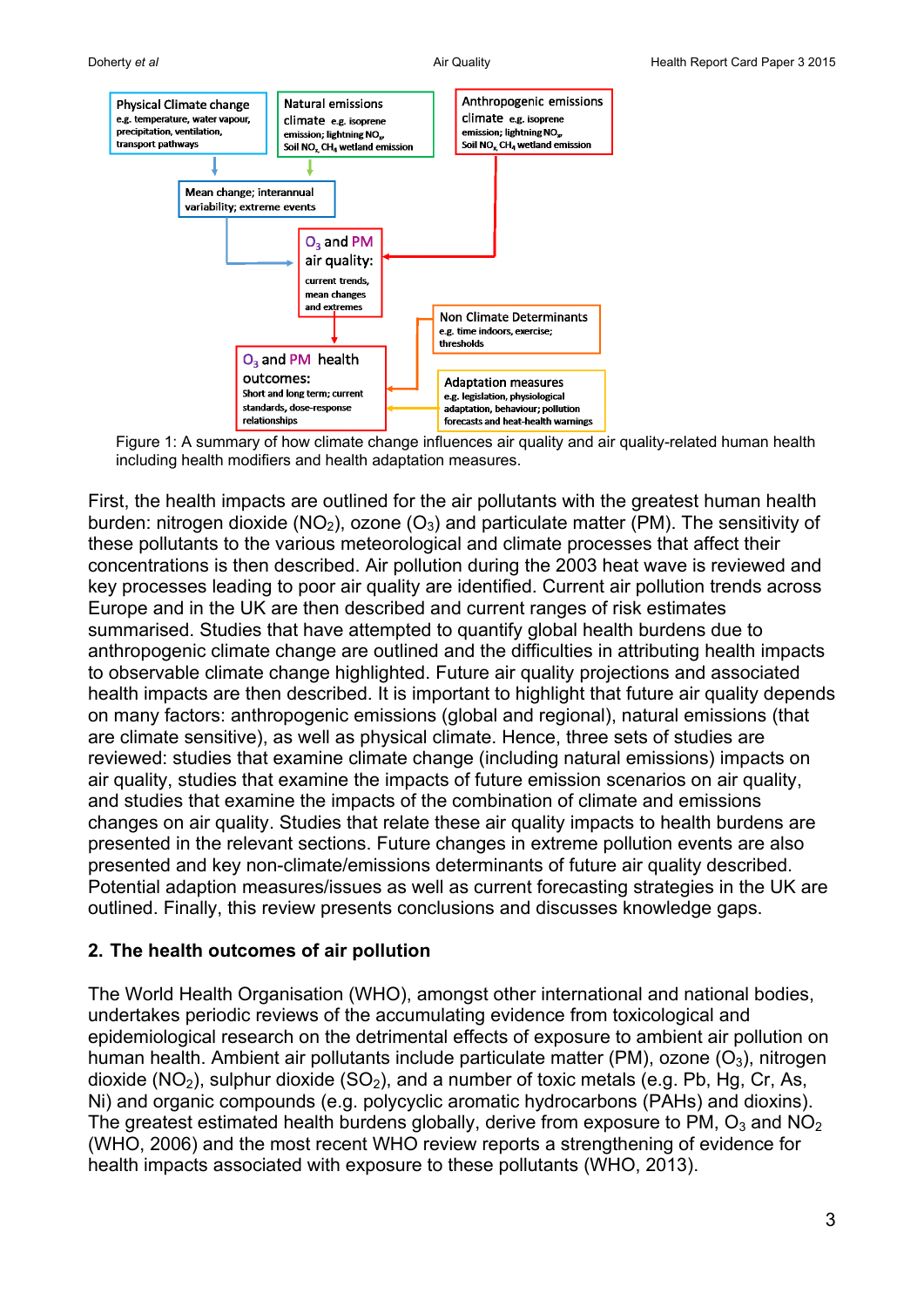For PM, both short-term and long-term exposure to  $PM<sub>2.5</sub>$  (measured particle diameter <2.5 μm) is associated with all-cause and cardiovascular mortality and morbidity. Evidence now also links long-term exposure with other health outcomes including adverse birth outcomes, childhood respiratory disease, and possibly also with neurodevelopment, cognitive function and diabetes (WHO, 2013). There is also strengthening evidence for short-term effects on mortality and morbidity from the larger particle size fractions  $PM_{10}$ (diameter <10  $\mu$ m) and PM<sub>coarse</sub>, the latter being difference between the PM<sub>10</sub> and PM<sub>2.5</sub> metrics.

For  $O_3$ , short-term exposure is associated with all-cause, cardiovascular and respiratory mortality, respiratory and cardiovascular hospital admissions and a range of other adverse pulmonary endpoints. Crucially, there is now strengthened (but not wholly consistent) evidence for effects of long-term exposure to  $O_3$  on respiratory and cardiorespiratory mortality, on mortality effects for those with predisposing conditions such as Chronic Obstructive Pulmonary Disease (COPD), myocardial infarction and diabetes, and for adverse effects on asthma incidence, asthma severity, and lung function growth (WHO, 2013).

For  $NO<sub>2</sub>$ , evidence for impacts of both short-term and long-term exposure on mortality, hospital admissions and respiratory symptoms, independent of the impacts of other air pollutants has strengthened, although, because of strong correlations between  $NO<sub>2</sub>$  and other air pollutants, it remains difficult to discern a direct effect (WHO, 2013).

For both PM and  $O_3$  there are indications that adverse effects exist down to low concentrations, i.e. it is hard to discern any threshold concentration.

### **3. Sensitivities of air pollution to meteorology, extreme events, and to climate change**

To understand the sensitivity of air pollution to climate, knowledge of atmospheric composition and the processes controlling it are crucial.  $NO<sub>2</sub>$  and  $O<sub>3</sub>$  are gaseous pollutants whilst PM comprises numerous aerosol species which are solids or liquid particles suspended in air.  $NO<sub>2</sub>$  is mainly formed from emissions of nitric oxide (NO) which is oxidised to produce  $NO<sub>2</sub>$ . O<sub>3</sub> is formed from photolysis of  $NO<sub>2</sub>$ . Volatile Organic Compounds (VOCs) including methane  $(CH<sub>4</sub>)$  produce the highly reactive radical species that oxidise NO. PM is comprised of primary (directly emitted) and secondary (produced in the atmosphere) inorganic and organic species of varying sizes. Secondary inorganic PM (a major component of  $PM<sub>2.5</sub>$ ) comprises sulphate and nitrate aerosols formed from oxidation of  $SO<sub>2</sub>$  and NO and NO<sub>2</sub> (to HNO<sub>3</sub>) and reactions with emissions of ammonia (NH3). An important source of Secondary Organic Aerosol (SOA) is via the atmospheric oxidation of biogenic emissions of isoprene, a natural VOC. The pollutants are removed by dry deposition to the surface and, for PM in particular, by wet deposition in precipitation.

The lifetime of  $NO<sub>2</sub>$ , considering conversion to  $HNO<sub>3</sub>$  and its subsequent removal as its only sink, is  $\sim$ 1 day (Moxim et al. 1996; Jacob, 1999). However if NO<sub>2</sub> is lofted high into the cold upper troposphere it can reside for several months in the form of peroxyacetylnitrate (PAN) until subsidence to warmer air re-releases  $NO<sub>2</sub>$  that can contribute to local pollution downwind (e.g. Real et al. 2007, 2010). On the other hand,  $O_3$ has an average tropospheric lifetime of about a month (e.g. Stevenson et al. 2006; Young et al. 2013) enabling long-range transport around the northern hemisphere. The different components of PM have varying lifetimes but typical values are around ~1-2 weeks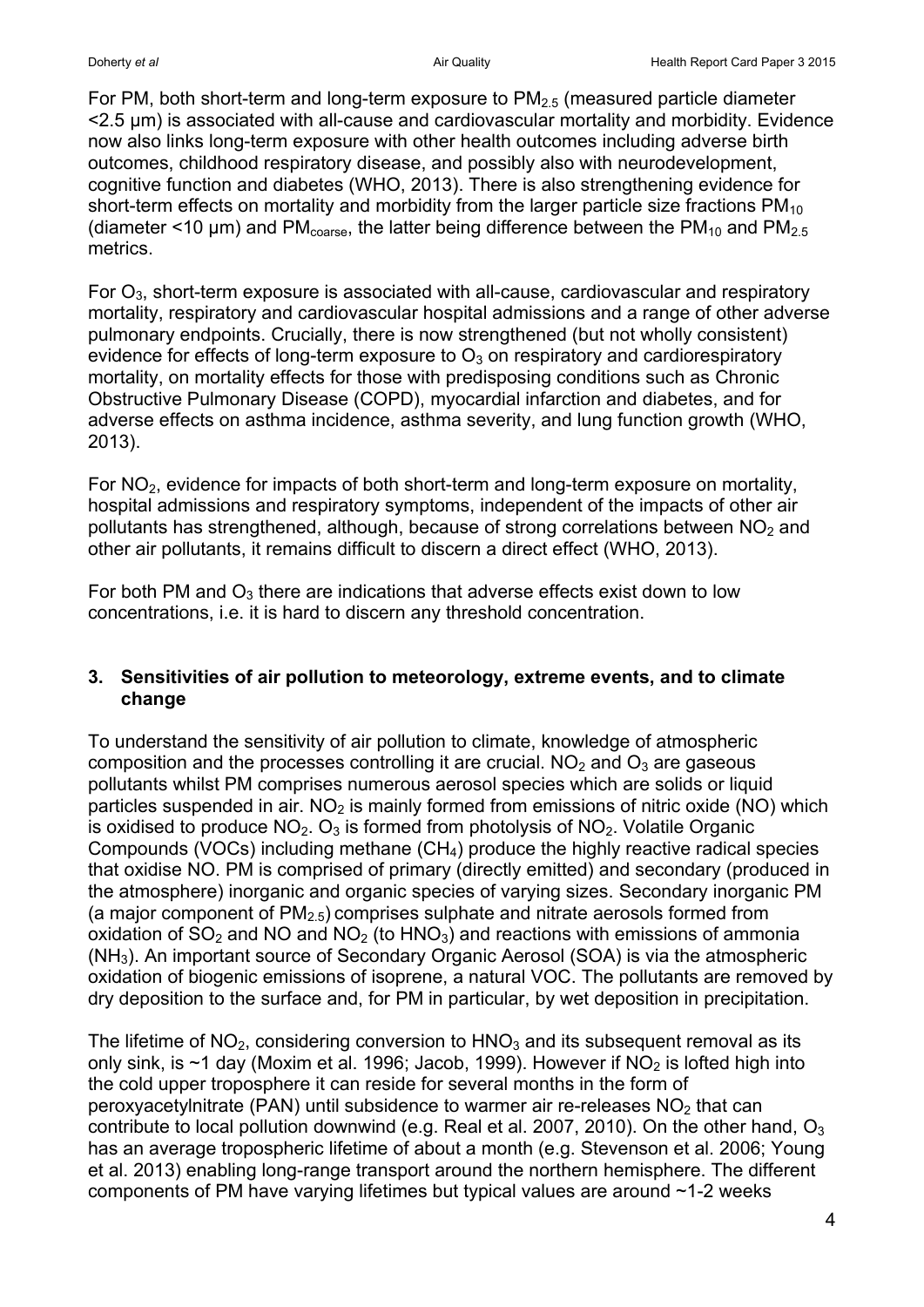(Jacobson, 2002), which is sufficient for transport across Europe as typical horizontal transport times across the mid-latitudes are ~2 weeks (Jacob, 1999).

The short-term (e.g. daily average) and long-term (e.g. annual) concentration of an air pollutant at a given location is determined by a large number of processes (emissions, transport, transformation and deposition), all of which can been affected directly or indirectly by meteorology and climate (the long-term average weather. The impacts of meteorological and climate variables on surface air pollution of  $O<sub>3</sub>$  and PM, are summarised in Figure 2. For further details, including the confidence in current understanding, see Isaken et al. (2009), Jacob and Winner (2009) and Fiore et al. (2012).



Figure 2: The impacts of meteorological and climate variables on  $O_3$  and PM concentrations as determined from studies in the literature and adapted from Fiore et al. (2012) and references therein. ↑ represents an increase in the variable and↓ a decrease. Red (blue) box outlines depict where changes in a given variable predict an increase (decrease) in  $O_3$  or PM.

Elevated temperatures increase chemical reaction rates leading to greater production and loss of  $O_3$  and enhanced  $SO_2$  oxidation to sulphate aerosol, but also leads to decreased partitioning of  $NH<sub>3</sub>$  and  $HNO<sub>3</sub>$  to nitrate aerosol. Natural emissions of isoprene strongly increase with increasing temperature (but also decrease with increasing atmospheric carbon dioxide  $CO<sub>2</sub>$ ). Sustained elevated temperatures can lead to reduced soil moisture, which decreases dry deposition of  $O_3$  through plant stomata, and to increased wildfires which contribute to air pollutant emissions. Temperature also indirectly affects anthropogenic emissions through demands on energy consumption.

Rainfall frequency and amount affects wet deposition processes that remove pollutants from the atmosphere. Specific humidity also plays an important role in chemistry as higher water vapour increases  $O_3$  destruction rates as well as altering aerosol properties. Cloud amount also affects the amount of incoming solar radiation and hence photolysis rates of  $NO<sub>2</sub>$  and of  $O<sub>3</sub>$ .

Meteorological transport, in particular wind speed and direction, boundary layer height, vertical mixing, determines the dispersion, deposition or stagnation of pollutants and their precursors. Transport pathways themselves may be influenced by the dominance and passage of both low and high pressure systems, e.g. large-scale blocking over Europe may influence stagnation over the UK although there is no evidence of a direct relationship in this case (Webber et al. 2015 in prep).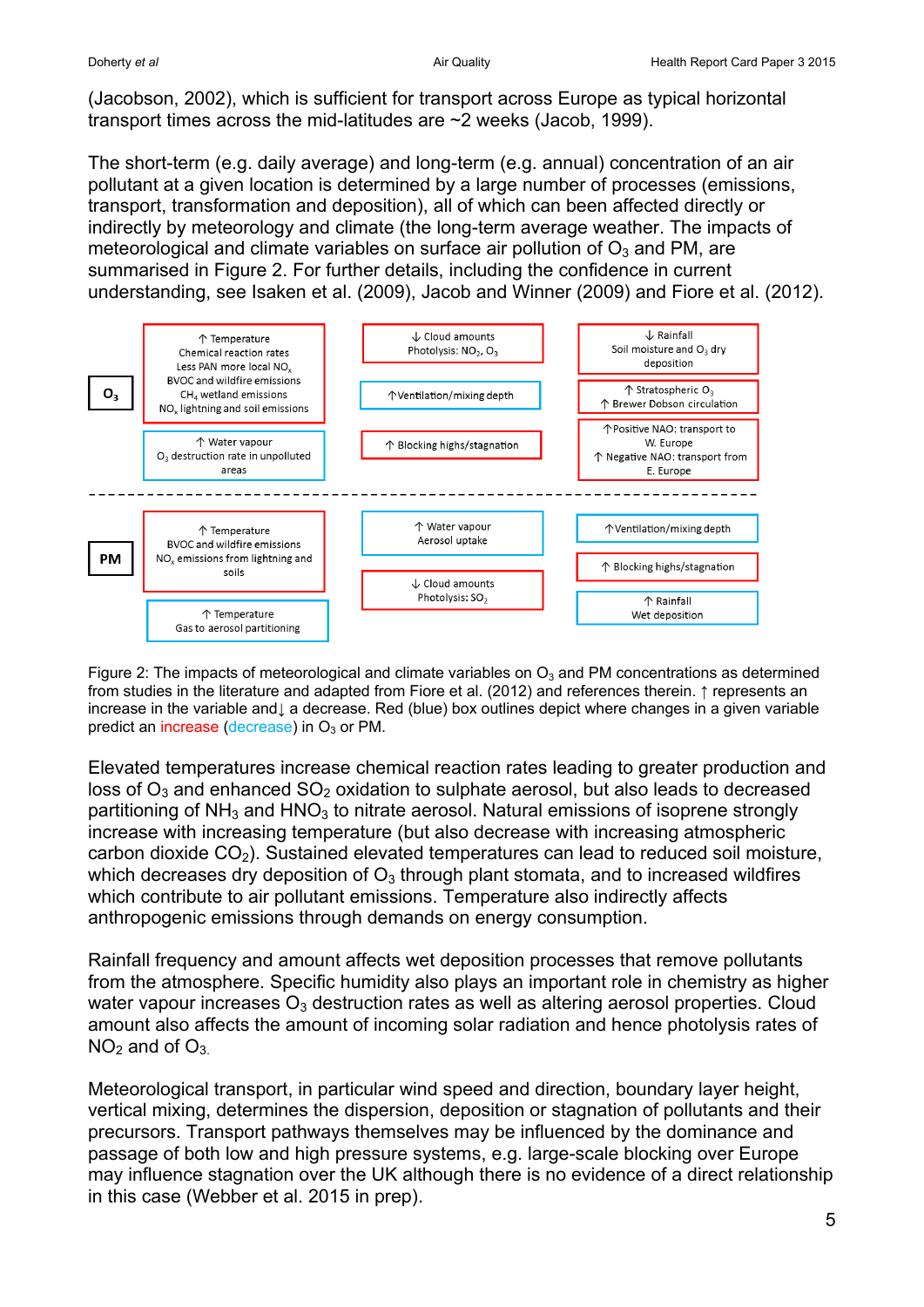In the context of sensitivity of air pollution to climate factors, this has been investigated in the context of: interannual climate variability, extreme events (such as heatwaves) and climate change, as discussed below.

Several studies using observations and models have examined how  $O<sub>3</sub>$  is modified by year-to-year variability in climate as regulated by the El Niño Southern Oscillation (ENSO) and the North Atlantic Oscillation (NAO) large-scale modes of climate variability. The NAO which represents the intensity of the pressure gradient and hence the airflow across the North Atlantic exerts an influence on the storminess of weather across the UK and the rest of Europe (e.g. Hurrell et al.1995). A number of studies have also examined the link between the NAO and  $O_3$  over Europe. Li et al. (2002) found the influence of North American pollution on surface  $O_3$  at Mace Head (Ireland) to be strongly correlated with the NAO, especially in spring. Creilson et al. (2003) also reported a relationship between the NAO and tropospheric  $O_3$  over Western Europe in spring. Beside the NAO affecting pollution imported into Europe, several studies also find interannual variability in European pollution export to be strongly associated with the NAO (Eckhardt et al. 2003, Duncan and Bey, 2004). Two recent studies suggest that the positive NAO phase (strong pressure gradient) is associated with pollution transport from North America to northern Europe and the negative NAO phase (weak pressure gradient) is associated with weak transport of European pollution over western and central Europe (Christiados et al. 2012, Pausata et al. 2012). Overall, Pausata et al. (2012) reports that the NAO affect monthly surface  $O_3$ concentrations by over 10 ppbv over Northern Europe and the British Isles in all seasons.

Another approach to study how annually-varying meteorology affects atmospheric composition of  $NO<sub>2</sub>$  and  $O<sub>3</sub>$  has been to perform model simulations with fixed and annually-varying meteorology or emissions (Uno et al. 207; Savage et al. 2008, Voulgarakis et al. 2010) or to use different meteorological datasets (Hess and Mahowald, 2009). In one such study, Voulgarakis et al. (2010) suggested that changing meteorology of winds, temperatures, humidity and clouds were important factors driving interannual variability of  $NO<sub>2</sub>$  and  $O<sub>3</sub>$  over a 5-year period.

Elevated air pollution associated with extreme events such as the summer heat waves has received much attention in the literature. In particular, the European heat wave of 2003 and the accompanying high  $O_3$  levels has been studied in detail (e.g. Lee et al. 2006; Solberg et al., 2008, Vieno et al. 2010, Francis et al. 2011). Figure 3 shows that the 95 percentile of daily maximum hourly O<sub>3</sub> concentration in 2003 exceeded 160 µg m<sup>-3</sup> over a large region in central Europe including southeast UK. These values exceeded the previous 95-percentiles for 1992-2002 for many measurement sites.



Figure 3. (left) The 95-percentile of daily maximum hourly  $O<sub>3</sub>$  concentrations  $\mathsf{I}^3$  and (right) this 95-percentile relative to the 95-percentile of the daily maximum hourly  $O<sub>3</sub>$  values observed during the period 1991–2002. Source: Solberg et al. (2008).

A number of studies have highlighted the role of the persistent high-pressure systems during this heatwave in trapping pollution (Vautard et al. 2005; Solberg et al. 2008) with subsequent downward entrainment of  $O<sub>3</sub>$ -rich air to the surface over the UK (Francis et al.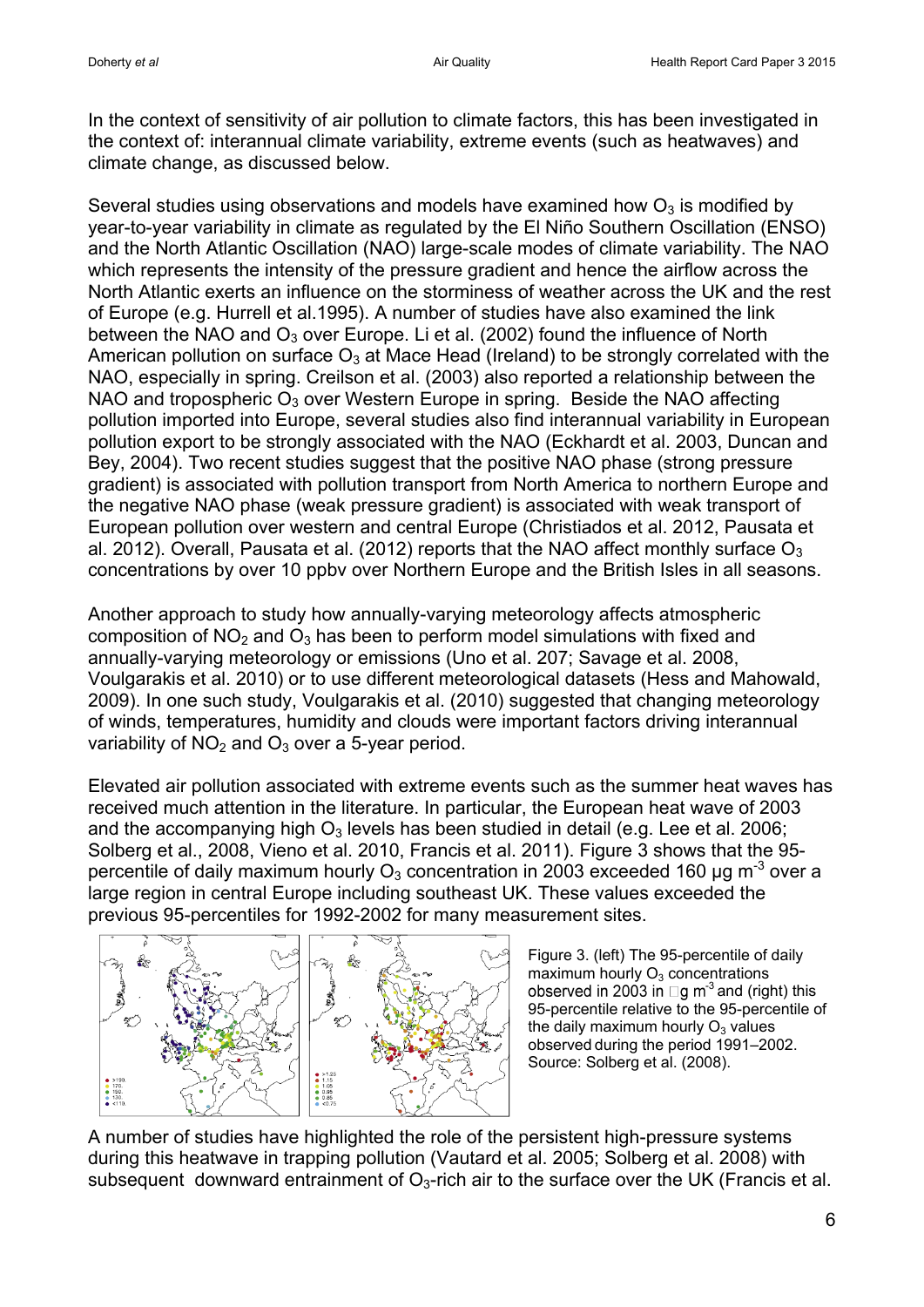2011). Solberg et al. (2008) discuss a number of further processes that contributed to elevated surface  $O_3$  over N. Europe including: extended residence time of air parcels in the atmospheric boundary layer, extensive forest fires on the Iberian Peninsula, and enhanced levels of biogenic isoprene. Lee et al. (2006) showed that the elevated  $O_3$  at Writtle, northeast of London (5 days with O<sub>3</sub> in excess of 220 µg m<sup>-3</sup>) was due both to longrange transport of  $O_3$ -rich air from mainland Europe and to local  $O_3$  production from elevated isoprene emission. Subsequent modelling studies also highlighted the potential role of suppressed dry deposition of  $O_3$  due to stomatal closure in response to drought conditions (Vautard et al. 2005; Solberg et al. 2008; Vieno et al. 2010). In addition, Vieno et al. (2010) showed that for this event, over the UK, it was a multitude of factors operating on different days ranging from the impact of elevated temperatures on biogenic isoprene emissions, supressed dry deposition and transboundary import that contributed to the high levels of surface  $O_3$ . In a study of the effects of dry conditions on  $O_3$  deposition during the heatwave in summer of 2006 across the UK, Emberson et al. (2013) reported that the number of days when daily maximum 8-hour average  $O_3$  concentration exceeded 100 µg m<sup>-3</sup> increased when the soil moisture drying effects were included.

Much less research has examined PM levels during the 2003 heatwave (PM<sub>2.5</sub> episodes) tend to be more frequent in winter (Defra 2013); but as discussed earlier SOA formation can be enhanced with elevated isoprene emission during heatwaves). In one modelling study, wild fires were found to increase ground-level concentrations of  $PM_{2.5}$  by  $\sim$ 10% over northern Europe (Hodzic et al.,2007).

All the above studies note the relevance of their results in relation to future changes in meteorology and climate as well as the increased likelihood of heat waves with climate change. Recent studies based on regional climate modelling suggest that summer 2003 could be a normal summer in the coming decades (Beniston, 2004; Schar et al., 2004).

Given that meteorology and climate are determinants of air quality, clearly any changes to climate (which will necessarily also include changes to meteorology) can affect air quality and consequently human health. Robust effects of mean climate change on  $O_3$  include: increased temperatures leading to elevated water vapour concentrations leading to a decrease in 'background' O<sub>3</sub> (Jacob and Winner, 2009; Johnson et al. 1999; Doherty et al. 2013), and increased temperatures leading to faster chemical reaction rates in particular PAN decomposition enhancing surface  $O_3$  concentrations in polluted areas (Sillman and Samson, 1995; Jacob and Winner, 2009; Doherty et al. 2013). Elevated temperatures have also been associated with increased BVOC emissions, increased  $O<sub>3</sub>$  and SOA formation (Racherla and Adams, 2008; Jacob and Winner, 2009). These processes are discussed in more detail in section 5. In addition,  $O_3$  and some PM components are referred to as a short-lived climate forcers, as they also influence climate (e.g.  $O_3$  is a greenhouse gas) on short timescales. However, a fuller discussion of short-lived climate forcers is outside the scope of this paper.

Meteorological and climate factors not only influence air pollutant concentration but they can also act as confounding and modifying factors in the air pollution concentration-health response relationship. An example of confounding is that high and low ambient temperatures have significant direct adverse health impacts, but yet also influence air pollution concentrations through the processes described above. An example of modification is where high (or low) temperatures make some parts of the population more susceptible to the adverse effects of air pollution (Pattenden et al., 2010); or where changes in weather or climate lead to lifestyle/behavioural changes that alter the exposure to air pollution.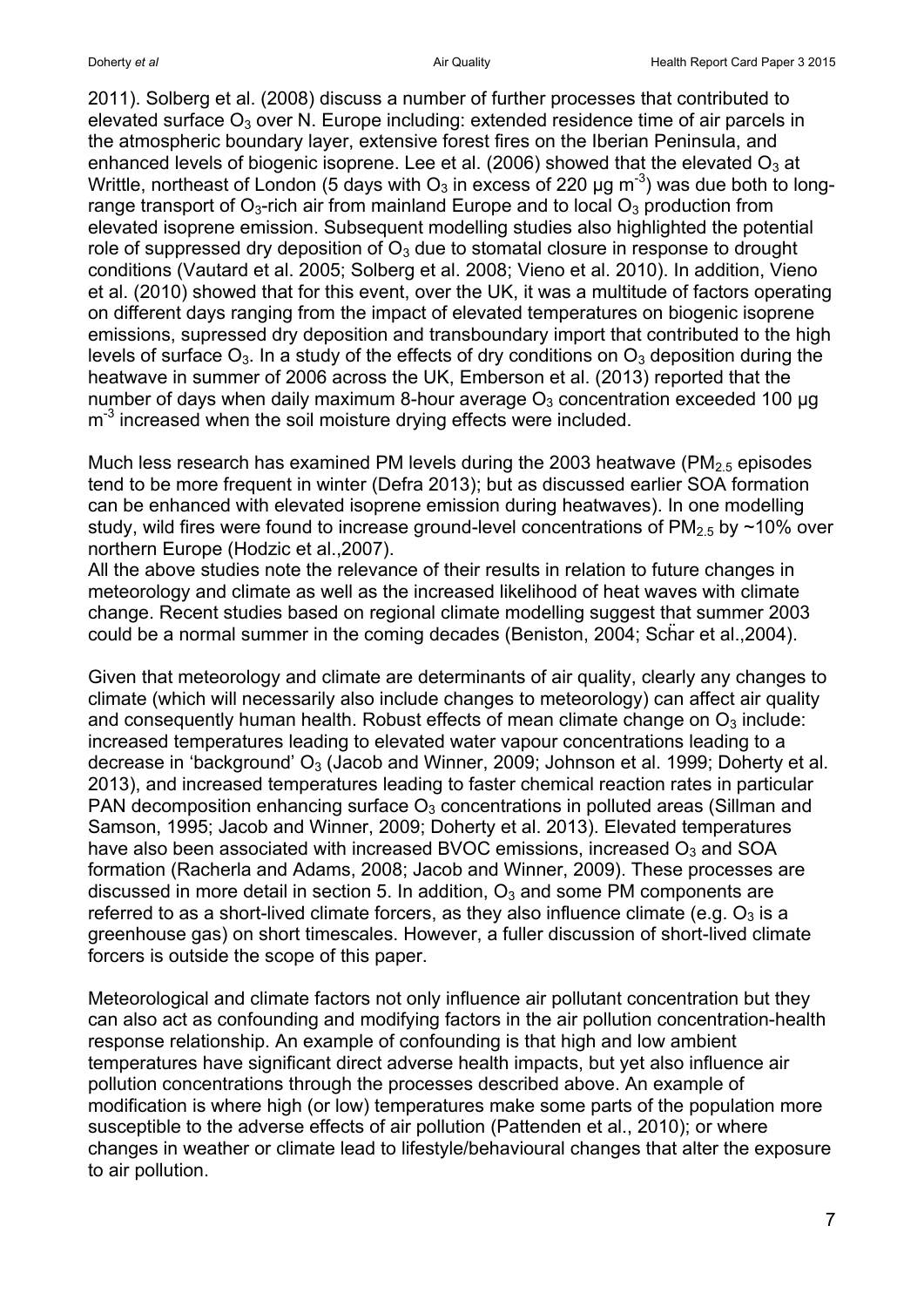#### **4. Current air pollutant trends and health impacts attributable to observed climate change**

### **4.1 Current air pollution trends and health burdens**

The WHO publishes air quality guidelines for ambient air pollutants with widespread human health exposure (WHO, 2006). In the EU, two Air Quality Directives, 2008/50/EC and 2004/107/EC, set legally-binding limits and target values for a number of ambient air pollutants. The UK follows the EU legislation or in some cases sets more stringent values. Emissions of the main air pollutants in Europe have declined in the last decade or so, resulting for some pollutants in improved air quality across the region. However, due to the complexities of the processes linking emissions and air quality including interactions with meteorology, reductions in local or regional emissions do not always produce a reduction in atmospheric concentrations.

Table 1: Percentage of the EU urban population currently exposed to ambient air pollutant concentrations above EU and WHO reference levels. The range in estimates indicates the interannual variability in the 3 year period 2010-12. For pollutants subject to more than one air quality metric the most stringent to meet is used in this table. Where a limited number of exceedances is allowed for some metrics this has been taken into account. Source EEA (2014).

| <b>Pollutan</b>   | <b>EU limit or target</b><br>value (averaging<br>period) | % of urban<br>population<br>exposed to<br>greater | <b>WHO air quality</b><br>guideline<br>(averaging period) | % of urban<br>population<br>exposed to<br>greater |
|-------------------|----------------------------------------------------------|---------------------------------------------------|-----------------------------------------------------------|---------------------------------------------------|
| PM <sub>2.5</sub> | 25 µg $m^{-3}$<br>(annual)                               | $10 - 14$                                         | 10 $\mu$ g m <sup>-3</sup> (annual)                       | $91 - 93$                                         |
| $PM_{10}$         | 50 µg $\overline{m^{-3}}$ (daily)                        | $21 - 30$                                         | 20 $\mu$ g m <sup>-3</sup> (daily)                        | 64-83                                             |
| $O_3$             | 120 $\mu$ g m <sup>-3</sup> (max<br>daily 8 hour)        | $14 - 17$                                         | $100 \mu g m^{-3}$ or 50<br>ppbv (max daily 8<br>hour)    | $95 - 98$                                         |
| NO <sub>2</sub>   | 40 $\mu$ g m <sup>-3</sup><br>(annual)                   | $8 - 13$                                          | $40 \mu g m-3$ (annual)                                   | $8 - 13$                                          |
| SO <sub>2</sub>   | 125 $\mu$ g m <sup>-3</sup><br>(daily)                   | < 1                                               | 20 $\mu$ g m <sup>-3</sup> (daily)                        | $36 - 43$                                         |

Table 1 shows that large proportions of the EU urban population remain exposed to ambient PM,  $O_3$ , NO<sub>2</sub> concentrations exceeding EU limit or target values, and even greater proportions are exposed to concentrations exceeding WHO air quality guidelines (AQG). The proportions have declined somewhat over the last 12 years for exposure to  $NO<sub>2</sub>$ , but less so for exposure to PM, and are almost unchanged for exposure to  $O_3$  (EEA, 2014).

It is estimated that in 2012, 21% of the urban population in the EU were living in areas where the 24-h limit value for  $PM_{10}$  was exceeded. For  $NO<sub>2</sub>$ , it is estimated that 8% of the EU urban population in 2012 lived in areas where the annual EU limit value and the WHO AQG were exceeded. Although this proportion has declined, the decline is substantially less than the reduction in EU emissions of  $NO<sub>x</sub>$ , attributed in part from the increased penetration of new diesel vehicles whose fraction emissions of  $NO<sub>x</sub>$  as  $NO<sub>2</sub>$  is higher. For  $O<sub>3</sub>$ , it is estimated that in 2012 14% of the EU urban population were living in areas exceeding the EU target value, but 98% were living in areas where  $O_3$  exceeded the more stringent WHO AQG. In contrast to the situation for PM and  $NO<sub>2</sub>$ , people living in rural areas are exposed to higher concentrations of  $O<sub>3</sub>$  than those in urban areas.

The UK is required to report annually to the EU on compliance with the EU directives (Defra, 2013). In 2012, all UK zones met the limit value for annual mean  $PM_{10}$ , and the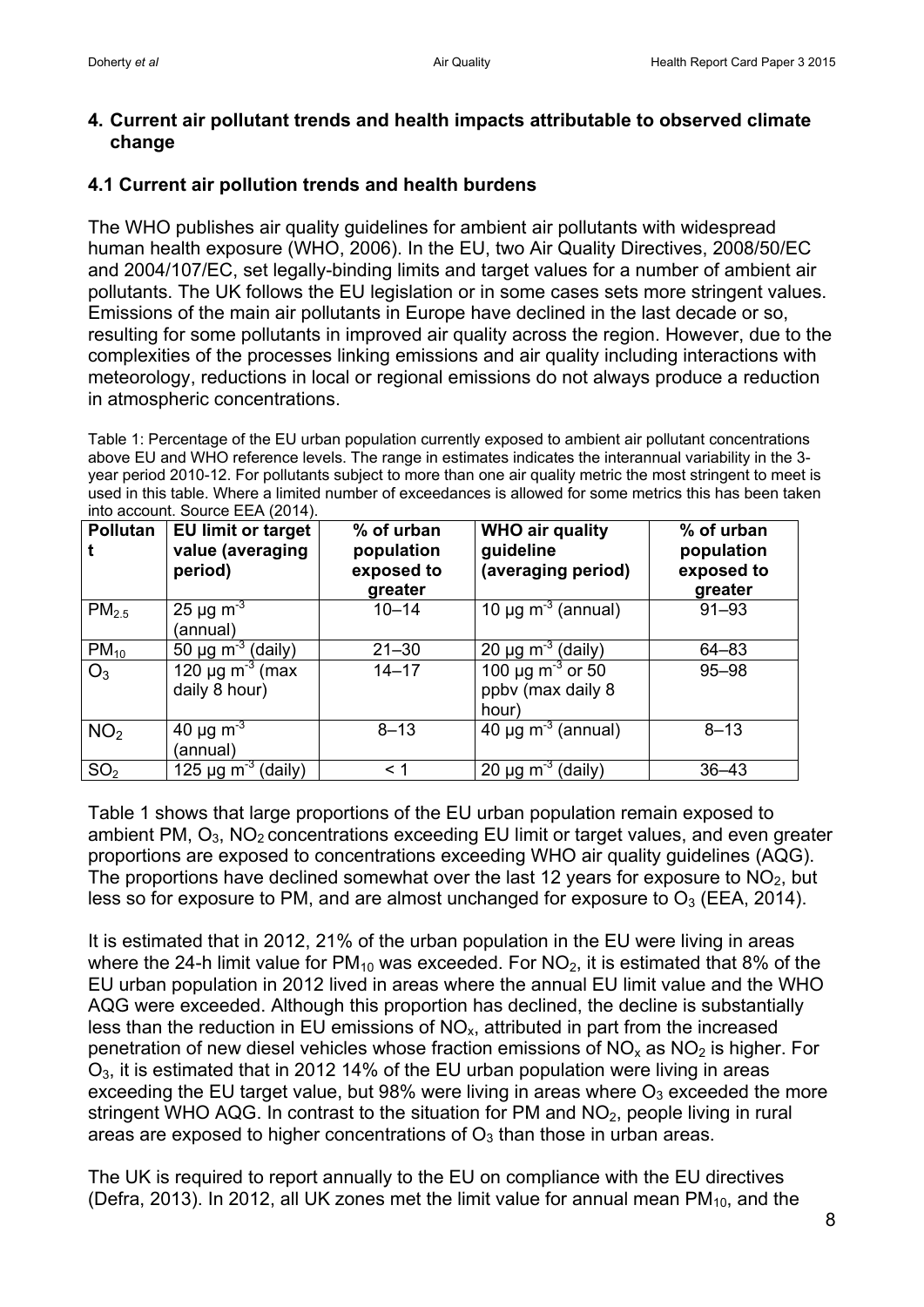target value and Stage 1 limit value for PM $_{2.5}$  (25 µg m<sup>-3</sup>) for 2015. The UK has an additional requirement for a 15% reduction between 2010 and 2020 in the 3-year average exposure indicator for  $PM<sub>2.5</sub>$  (a quasi-population-weighted urban background concentration) from its 2010-12 3-year average value of 13  $\mu$ g m<sup>-3</sup>. In 2012, there were widespread exceedances in the EU long-term objective for  $O<sub>3</sub>$  (in 41 out of 43 UK zones). There were also widespread exceedances in the EU limit value for annual mean  $NO<sub>2</sub>$ concentration (34 zones), although much of this exceedance is close to roads rather than generally across the urban background.

The estimated health burdens attributable to ambient air pollution are substantial. For  $O_3$ , the EEA estimated that short-term exposures in 2000 contributed to more than 20,000 premature mortalities (EEA, 2005). This assumes a threshold concentration for effect of 35 ppb. In the UK, it has been estimated that short-term exposures to  $O_3$  in 2003 contributed to11,500 deaths brought forward and 30,700 respiratory hospital admissions, assuming exposure over the full year and no threshold for effects (HPA 2012). The estimated health burdens for the UK are 1,160 and 3,210, respectively, if a 35 ppb threshold is assumed (Heal et al., 2013). The estimated burden on the mortality of the UK population exposed to the anthropogenic  $PM<sub>2.5</sub>$  levels prevailing in 2008 for the rest of their lives is 340,000 life years lost (COMEAP, 2010). The burden can also be represented as an average loss of life expectancy from birth of 6 months (COMEAP, 2010). This compares with estimated average loss of life expectancies in the UK of 1-3 months from road traffic accidents and 2- 3 months for exposure to passive smoking (EAC, 2010), although clearly in each case the actual loss of life expectancy will vary widely amongst individuals. Across the EU, the EEA estimate that about 350,000 people died prematurely in 2000 due to the ambient  $PM_{2.5}$ which corresponds to a greater average loss of life expectancy of about 9 months compared with the average for the UK (EEA, 2005). Similar numbers have been derived  $13$  in the concentration of PM<sub>2.5</sub> has also been shown to be associated with an increase in mean  $($  $\Box$ 1 standard error) life expectancy of  $0.61\Box 0.20$  year for populations in 211 counties within 51 US metropolitan areas (Pope et al., 2009).

Brauer et al. (2011) generated  $0.1\Box \times 0.1\Box$  spatially-resolved global estimates of longterm average ambient concentrations of  $PM<sub>2.5</sub>$  and  $O<sub>3</sub>$ . Using these data, the Global Burden of Disease project estimated that exposure to  $PM<sub>2.5</sub>$  in 2005 contributed 3.2 million deaths and 76 million disability-adjusted life years (DALYs) globally, making ambient  $PM<sub>2.5</sub>$ the 9th most important health risk factor investigated (Lim et al., 2012). In the same study, exposure to ambient  $O_3$  in 2005 was estimated to contribute 0.15 million deaths and 2.4 million DALYs globally.

Evidence of the effects of short-term exposure to  $PM_{10}$  suggests small relative increases in daily mortality rates, on the order of 0.05 and 0.1 percent increase in daily mortality per 1 μg m<sup>-3</sup> PM<sub>10</sub>. There are fewer reports for PM<sub>2.5</sub> associations. However, the available evidence from meta-analysis and multi city studies around the world are generally consistent, suggesting associations of around 0.1% per 1  $\mu$ g m<sup>-3</sup> PM<sub>2.5</sub> (TF-HTAP 2011). Examining the effects of long-term exposure to PM, Krewski et al. (2009) report an increased relative risk of all-cause mortality of 0.3% (95% CI of 0.1-0.5%) per 1 μg m-3 PM<sub>2.5</sub>.

Atkinson et al. (2012) summarised recent studies of risk estimates for all-cause mortality due to short-term exposure to  $O_3$  to compare with their estimates for 5 urban and 5 rural areas of the UK of 0.48% (95% CI: 0.35, 0.60) and 0.58% (95% CI: 0.36, 0.81) per 10 μg  $m<sup>-3</sup>$  increase in O<sub>3</sub>, respectively. A systematic review for the UK Department of Health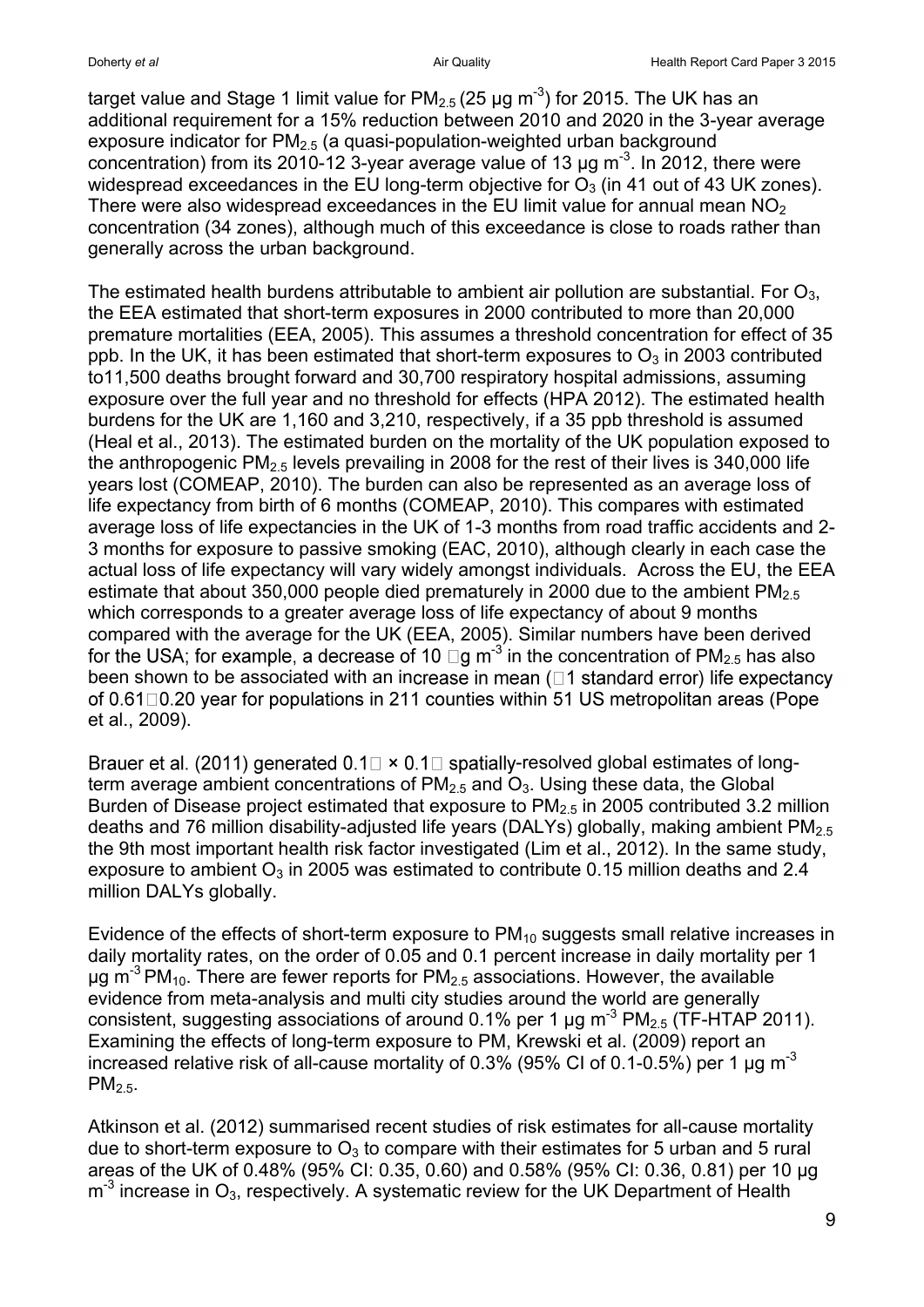reported a meta-analytic summary estimate for deaths from all-causes (20 single-city estimates) of 0.22% (0.09%, 0.35%) (Anderson et al. 2007). The comprehensive reanalysis of data from multiple cities in the US, Canada and Europe (Katsouyanni 2009) reported all-year coefficients for all-cause mortality per 10 µg m<sup>-3</sup> increments in mean  $\rm O_3$ (lags 0 and 1), of 0.32% (95% CI: 0.12%, 0.52%) across 54 US cities, 0.97% (0.67%, 1.3%) across 12 Canadian cities and  $0.12\%$  ( $-0.02\%$ ,  $0.26\%$ ) across 23 European cities. These are in line with previous reviews by Bell (2004, 2005) and Smith et al. (2009) whose estimates of the associations between  $O_3$  and mortality range from 0.3% to 0.6% per 20 μg m<sup>-3</sup> increments in mean O<sub>3</sub>. As discussed in section 2, the evidence for O<sub>3</sub>-related mortality due to long-term exposure is increasing (e.g. Krewski et al. 2009; Jerrett et al. 2009). Krewski et al. (2009) give risk estimates for all-cause mortality of 1.02 (95% CI: 1.01-1.03) per 20 µg  $m<sup>-3</sup>$  summertime  $O_3$  whilst Jerrett et al. (2009) found only risk estimates for respiratory mortality in summer of 1.04 (1.013-1.067) per 20  $\mu$ g m<sup>-3</sup> (WHO, 2013). Hence much uncertainty remains in the effect of long-term exposure to  $O_3$ .

### **4.2 Current air pollution health impacts attributable to climate change**

Long-term historic trends in spatiotemporal surface concentrations of air pollutants have principally been driven by the changes in the anthropogenic emissions of the primary pollutants and of the precursors from which the secondary components of air pollutants are derived. For example, simulations of changes in  $O_3$  since pre-industrial times show that surface  $O_3$  has increased everywhere. Throughout the northern hemisphere  $>40\%$  of present-day  $O_3$  is due to post-industrialisation activity. No study has sought to estimate additional changes in health impacts from air pollution arising from climate change over the industrialised period. Such attribution is difficult because of the large number of mechanisms by which climate change can influence trends in surface concentrations of air pollutants and the difficulty in attributing changes in relevant factors specifically to anthropogenic climate change vs. decadal or interannual variability.

In terms of future trends, Stott et al. (2004) estimate with > 90% confidence that human influence has at least doubled the risk of a heatwave equivalent to that experienced across Europe in 2003, whilst Jaeger et al. (2008) report that anthropogenic climate change has contributed more than 90% to the probability of the same summer heatwave in the Alps region. As discussed in section 3 it is generally concluded that summer 2003 could represent "normal" summers in the future. In 2003, up to one-third of the excess deaths occurring during the heatwave in the UK were estimated to derive from exposure to high levels of  $O_3$  and PM<sub>10</sub> during this period (Stedman, 2004, Johnson et al. 2005). In a similar study for the Netherlands, Fischer et al. (2003) found an excess of 1000-1400 deaths during the summer of 2003, with 400-600 of these deaths related to  $O_3$  and PM<sub>10</sub>. For nine cities in France (where the effects of the 2003 heatwave were greatest), Filleul et al. (2006) estimated the excess risk of death was significant (1.01%; 95% CI, 0.58-1.44) for an O<sub>3</sub> increase of 10 µg m<sup>-3</sup>, and highlighted the joint risk due to temperature and O<sub>3</sub>. However, it is not possible to equate the probabilistic attributions of anthropogenic climate change to the high temperatures during this heatwave with attributions of climate change on pollutant concentrations during this period.

The most comprehensive assessment of the anthropogenic influence on air pollution is from Fang et al. (2013) who sought to attribute the change in global premature mortality associated with change in  $O_3$  and  $PM_{2.5}$  between pre-industrial (1860) and 2000 between three factors: emissions of short-lived air pollutants, climate change and increased methane (CH<sub>4</sub>) concentrations. They report global mean surface  $PM_{2.5}$  and health-relevant  $O_3$  (defined in their study as the maximum 6-month mean of 1-h daily maximum  $O_3$  in a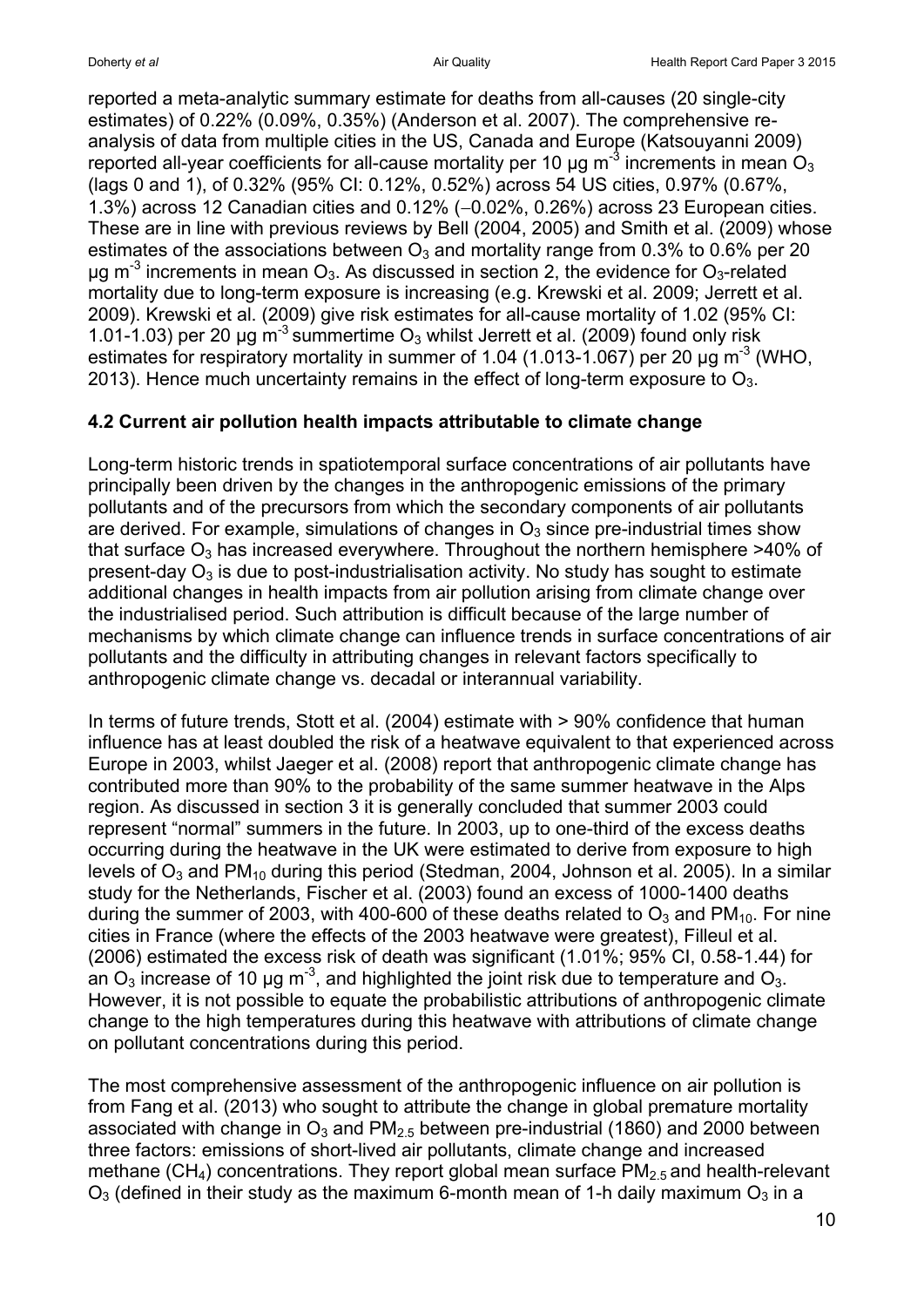year) increased by 8 ± 0.16 µg m<sup>-3</sup> and 30 ± 0.16 ppbv (annual average ±standard deviation of 10-y model simulations), respectively, over this industrial period as a result of combined changes in emissions of air pollutants (EMIS), climate (CLIM) and CH<sup>4</sup> concentrations (TCH4). EMIS, CLIM and TCH4 caused global population-weighted average PM<sub>2.5</sub> (O<sub>3</sub>) to change by +7.5 ± 0.19 µg m<sup>-3</sup>, +0.4 ± 0.17 µg m<sup>-3</sup>, and 0.04 ± 0.24  $\mu$ g m $^{-3}$ , respectively. Total global changes in PM<sub>2.5</sub> were associated with 1.5 (95% CI, 1.2-1.8) million cardiopulmonary mortalities and 95 (95% CI, 44-144) thousand lung cancer mortalities annually and changes in  $O_3$  were associated with 375 (95% CI, 129-592) thousand respiratory mortalities annually. The results show that most of the increase in air pollution mortality has been driven by changes in emissions of short-lived air pollutants and their precursors (95% and 85% of mortalities from  $PM_{2.5}$  and  $O_3$  respectively). Changing climate contributed up to 5% of the premature mortality associated with air pollution globally, and by more in some regions. Silva et al. (2013) also estimate the global burden of anthropogenic outdoor air pollution of  $O_3$  and  $PM_{2.5}$  on present-day premature human mortality, and the component of that burden attributable to past climate change using modelled concentrations from an ensemble of chemistry–climate models. They estimate that, at present, 470, 000 (95% confidence interval, 140,000 to 900, 000) premature respiratory deaths are associated globally and annually with anthropogenic  $O_3$ , and 2.1 (1.3 to 3.0) million deaths with anthropogenic  $PM_{2.5}$ -related cardiopulmonary diseases (93%) and lung cancer (7%).

Overall, however, as demonstrated by Fang et al. (2013), and by analogy with model simulations of the comparative effects into the future of potential emissions changes and climate change (see section 5.3), it is anticipated that the changes in health impacts of air pollution over the last 40 years that are in principle, attributable to anthropogenic climate change is much smaller than the changes in health impacts attributable to changes in emissions.

# **5. Air pollution related health impacts in the future**

In this section the results from studies of the effects of climate and emissions changes on future air quality over Europe are reviewed both in terms of the independent effects and the combined effects of emission scenarios and climate change. Absolute changes in future  $O_3$  or PM levels are discussed only from multi-model estimates or from the most recent literature. Health impacts where assessed have been included in the relevant section.

# **5.1. Future Climate Scenarios**

In the third (TAR) and fourth (AR4) Intergovernmental Panel on Climate Change (IPCC) assessment reports (IPCC, 2001; 2007), the Special Report on Emissions Scenarios (SRES; Nakicenovic et al., 2000) formed the basis of future climate change projections. These covered a wide range of demographic, economic and technological driving factors, resulting in a range of greenhouse gas (GHG) emissions. Based on the AR4 multi-model ensemble of climate projections, the range of global mean warming for the years 2090- 2099 relative to 1980-1999 is 1.4-6.3°C for these SRES scenarios (IPCC, 2007).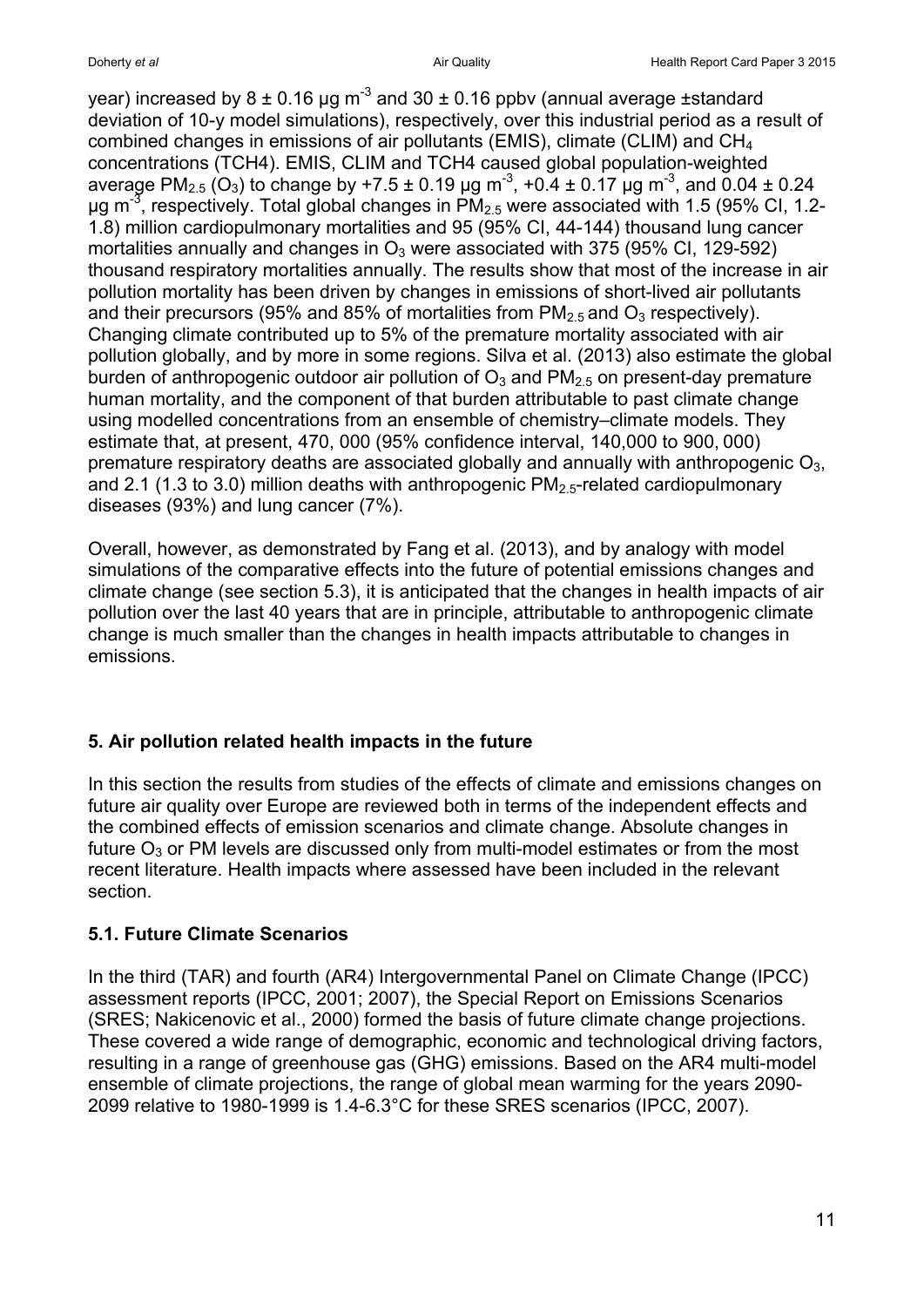A new set of emission scenarios, the "Representative Concentration Pathways" (RCPs) were developed in support of IPCC's fifth assessment report (AR5- IPCC, 2013). There are 4 RCPs covering a range of net radiative forcing projections at the top of atmosphere (TOA) out to 2100: RCP2.6 (vanVuuren et al., 2011), RCP4.5 (Thomson et al., 2011), RCP6.0 (Masui et al., 2011), and RCP8.5 (Riahi et al., 2011). In contrast to SRES, some of the RCPs consider climate mitigation and stabilization. A time series of historical and projected temperature changes for the RCPs from AR5 are shown in Figure 4. By the end



of the century, the increase of global mean surface temperature above 1986-2005 levels is projected to be: 0.3-1.7˚C for RCP2.6 and 2.6-4.8˚C for RCP8.5.

Figure 4: CMIP5 time series from 1950 to 2100 of global annual mean surface temperature relative to the 1986-2005 time period. The projections out to 2100 are based on RCPs 2.6 and 8.5. The shading represents one standard deviation and the number of models is given in the same colour. The projected global annual mean temperature change for 2081-2100 relative to 1986-2005 and the associated standard deviations for the 4 RCPs are shown as coloured vertical bars to the right of the figure.

Jacob and Winner (2009), Isaken et al. (2009) and Fiore et al. (2012) reviewed the impact of climate change, in the absence of emission changes, on air quality. In particular, they noted that  $O_3$  is strongly correlated with temperature (Cox and Chu, 1995) due to associations of temperature with enhanced photochemical reaction rates, in particular enhanced PAN decomposition (Sillman and Samson, 1995; Racherla and Adams 2008; Doherty al. 2013), leading to local  $NO<sub>2</sub>$  and  $O<sub>3</sub>$  increases in the source region, as well as stagnation events, and elevated natural emissions from biogenic and wild fire sources. A number of these factors were established as the cause of high levels of O<sup>3</sup> during the 2003 heatwave (e.g. Vautard et al. 2005; Solberg et al., 2008; Vieno et al. 2010; see section 3). Doherty et al. (2013) highlight the crucial role of temperature sensitivity to isoprene finding it to be the dominant mechanism for increasing  $O_3$  levels in polluted regions. Racherla and Adams (2008) also find enhanced isoprene emission in future climate to be the dominant cause of increased summer  $O_3$  chemical production in the eastern USA. However, the extent to which  $CO<sub>2</sub>$  inhibition of isoprene emissions in a future higher  $CO<sub>2</sub>$  climate may offset temperature-driven emission increases may be substantial (Rosenstiel et al., 2003; Arneth et al., 2007; Heald et al., 2009; Young et al., 2009; Squire et al. 2014). In addition, Ito et al. (2009) and Fiore et al. (2012) highlight that the sign of the  $O_3$  response to temperature and climate change depends on the assumption of the amount of recycling of  $NO<sub>x</sub>$  from isoprene nitrates. Another important global  $O_3$  precursor,  $CH_4$ , has a large natural emissions source from wetlands; these emissions are likely to increase under climate change along with CH<sup>4</sup> emissions from other sources as a result of climate feedbacks (e.g. permafrost thaw) (O'Connor et al. 2010). Forkel and Knoche (2006) also suggest a minor role for temperature, through higher soil  $NO<sub>x</sub>$  emissions, to increase summertime mean daily maximum surface  $O_3$  concentrations in agricultural areas in Europe.

The overall effect of temperature-driven processes on PM is even more complex to disentangle than for  $O_3$  due to opposing influences on various PM components (Fiore et al. 2012). Large feedbacks are possible due to elevated emissions from biogenic and wild fire sources, yielding carbonaceous particles, mineral dust and SOA. The sulphate and nitrate components respond differently to elevated temperature (and humidity) as discussed in section 3.  $SO<sub>2</sub>$  oxidation to sulphate aerosol is enhanced, increasing sulphate aerosol (e.g. Hedegaard et al. 2008), whilst increased partitioning to the gas phase reduces nitrate and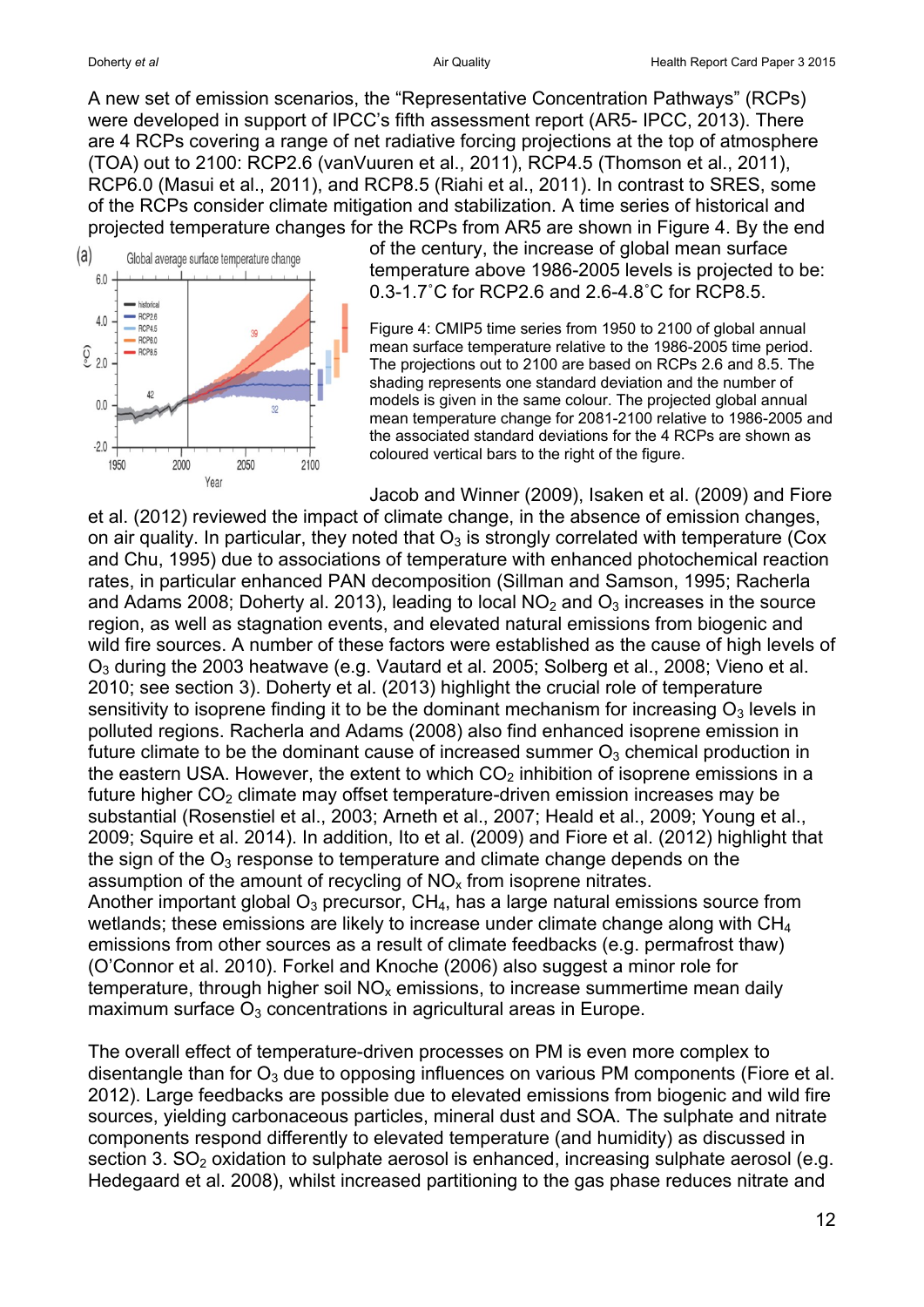some organic aerosol species (e.g., Racherla and Adams, 2006; Pye et al. 2008; Jacob and Winner 2009; Fiore et al. 2012). In particular, several studies over the USA suggest large decreases of nitrate PM with increasing temperature, and this is the dominant effect on PM concentrations in regions where nitrate is a relatively large component (Dawson et al. 2007; Jacob and Winner, 2009), as is often the case in urban UK regions.

Increased atmospheric water vapour with elevated temperature will increase  $O<sub>3</sub>$ destruction in low-NO<sub>x</sub> environments (e.g. Johnson et al., 1999), causing a reduction in global background concentrations of surface  $O_3$  In addition, studies of recent heatwaves discussed above (Vautard et al. 2005; Solberg et al. 2008; Vieno et al. 2010, Emberson et al. 2013) also highlight that under drier future climate conditions, reduced soil moisture leads to suppressed  $O_3$  dry deposition and higher surface  $O_3$ . For PM, increased water vapour also leads to higher OH levels contributing to enhanced  $SO<sub>2</sub>$  oxidation and higher sulphate concentrations outlined above. Nitrate levels also increase with higher humidities (Dawson et al. 2007). PM concentrations decrease in areas simulated to have increased precipitation frequency as wet deposition provides the main sink (e.g. E. USA; Penrod et al. 2014). Under climate change it is generally thought that wetter regions of the world will get wetter and drier regions drier (Held and Soden, 2006; Liu and Allen 2013). Changes in cloud amount have also been shown to influence surface  $O<sub>3</sub>$ . Several authors report increased summertime surface  $O_3$  concentrations over Europe and the NE USA due to reduced cloud amounts that lead to enhanced photolysis rates (Meleux et al, 2007; Kunkel et al., 2008; Katragkou et al., 2011), particularly that of  $NO<sub>2</sub>$  which favours  $O<sub>3</sub>$  formation (Forkel and Knoche 2006).

Climate change also has the potential to alter transport pathways (Mickley et al. 2004) and mixing depth (Penrod et al, 2014). Convection, for example, is expected to be deeper, although less frequent under climate change, and chemistry transport model simulations typically suggest that lightning  $NO<sub>x</sub>$  emissions will increase (e.g. Hauglustaine et al., 2005, Young et al. 2013; Banjeree et al. 2014). Likewise, climate change is predicted to increase stratosphere-troposphere exchange as a result of an enhanced Brewer Dobson circulation (Butchart and Scaife, 2001) which increases the stratospheric contribution to surface  $O<sub>3</sub>$ (Collins et al. 2003; Lacressonnière et al. 2015). Recent simulations by Glotfelty et al. (2013) have shown that climate change may enhance intercontinental transport of air pollution from East Asia increasing global average  $O_3$  and  $PM_{2.5}$  slightly. More recently, Doherty et al. (2013) suggested that shifts in transport patterns associated with interhemispheric transport are unlikely to have a major role in influencing the annual-mean  $O_3$ response due to climate change. However, they may well be important when considering changes in extremities of  $O_3$  concentrations e.g. the 95% percentile or in daily 8-hour maximum surface  $O_3$ . Wu et al. (2008b) also found  $O_3$  pollution episodes were far more affected by climate change (e.g., frontal passages) than mean values. In relation to mixing depth, a number of climate model projections for the 21<sup>st</sup> century provide inconsistent results on the impact of climate change on mixing depth, with increases and decreases in different regions (e.g. Mickley et al., 2004; Murazaki and Hess, 2006; Wu et al., 2008a, Penrod et al. 2014). In the recent IPCC's AR5 report, it was concluded that there is limited evidence and agreement on the impact of climate change on transport pathways (IPCC, 2013). Although the current generation of chemistry-climate models include these processes, a comprehensive assessment of their relative impacts is still lacking (Kirkman et al. 2013).

Figure 5 depicts the global and regional surface  $O_3$  response to climate change alone between 2000 and 2030, where the range reflect multi-model differences in spatial averages (solid green lines) and spatial variability within a single model (dashed green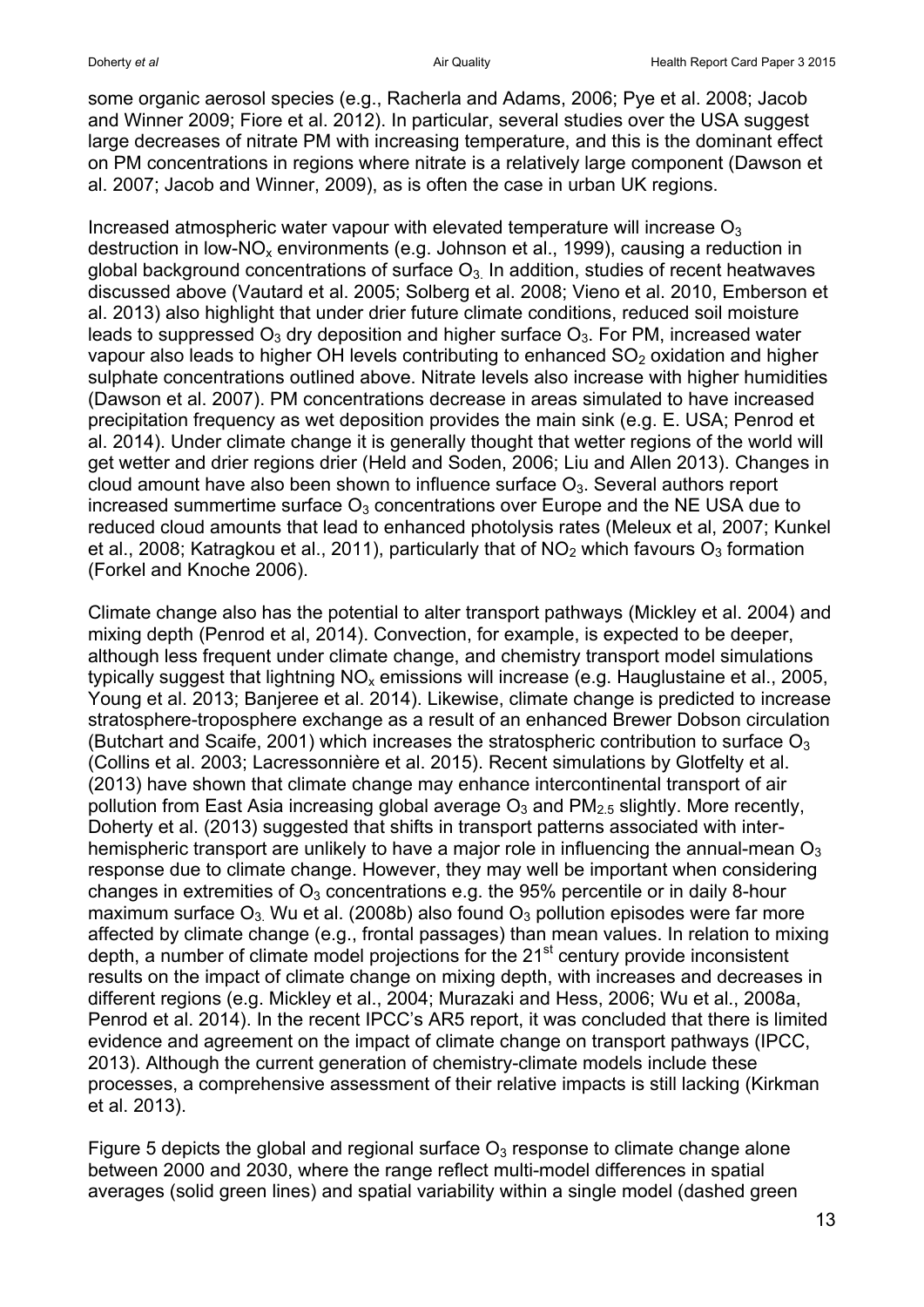lines). The decrease in global mean  $O_3$  is driven by higher water vapour and temperatures (high confidence). The higher temperatures can lead to local  $O_3$  increases during the peak pollution season (2-6 ppbv) for Central Europe (green dashed line based on Forkel and Knoche, 2006). Overall, there is medium confidence based on observations and modelling that a warmer climate will increase  $O_3$  in polluted regions (Kirtman et al., 2013), the socalled "climate penalty effect" (Wu et al. 2008b, Bloomer et al. 2009; Rasmussen et al. 2013). PM $_{2.5}$  concentrations are expected to decrease in regions where precipitation increases (medium confidence). However, there is a lack of consensus on other climatedriven factors leading to low confidence in the overall impact of climate change on  $PM<sub>2.5</sub>$ distributions (Kirtman et al., 2013).



Figure 5: From chapter 11, IPCC WG1 Fifth Assessment Report, figure 11.22, adapted from Fiore et al. (2012). Changes in surface  $O_3$  (ppb) between year 2000 and 2030 driven by climate alone (CLIMATE; green) or emissions alone following CLE (black), MRF (gray), SRES (blue) and RCP (red) emission scenarios. Bars represents multi-model standard deviation. For further details see Kirtman et al. (2013).

Studies of climate change impacts on air quality in 2100 suggest the same effects of background  $O_3$  and  $O_3$  in polluted regions as described above, but the impact is typically larger with the greater climate signal. In a multi-model study, Doherty et al. (2013) suggest annual-mean  $O_3$  increases of up to 6 ppby in polluted regions reaching up to 14 ppby in the season of maximum  $O_3$ . In the recent Atmospheric Chemistry and Climate Model Intercomparison Project (ACCMIP), Young et al. (2013) suggest annual-mean O<sub>3</sub> increases of >10 ppbv over Europe (see their Fig 9) under RCP 8.5 in 2100 compared to 2000. In a regional European multi-modelling study to 2100 using the SRES A1B scenario Langner et al. (2012a) report that, in southern Europe, climate change leads to increased summer mean  $O_3$  of 0-3 ppby and increased summer daily maximum  $O_3$  of 3-6 ppby. In northern Europe they found reductions of 0-3 ppby for both mean and daily maximum  $O_3$ in summer. Langner et al. (2012b) suggest that climate change has greater impact on episodic  $O_3$  (they examine the 95<sup>th</sup> percentile of hourly  $O_3$ ) than on longer-term (mean and daily maximum  $O_3$ ) summer averages. Collette et al. (2013) also found similar geographical patterns of projected impact of climate on  $O_3$  with an increase over southern continental Europe and a decrease over northern Europe and the British Isles.

There have been only a few studies to date examining the effect of climate change alone on human health burdens. Fang et al. (2013) quantified the effect of climate change induced changes in PM2.5 and O3 air quality over the 21st century under the moderate SRESA1B scenario on global premature mortalities. PM2.5 concentrations increases due to elevated sulphate concentrations and reduced precipitation over the major emission source regions, led to an increase in global annual premature mortality associated with chronic exposure to PM2.5 of approximately 100,000 deaths (95 % confidence interval, CI, of 66–130,000) with corresponding years of life (YLL) lost increasing by nearly 900 thousand (95 % CI, 576–1,128 thousand) years. Higher O3 in polluted regions also increased annual premature mortality due to respiratory disease from chronic O3 exposure by +6,300 deaths (95 % CI, 1,600–10,400). On average, across 50 U.S. cities, higher O3 under the SRES A2 high climate scenario increased total daily mortalities by 0.11–0.27 % from 2000s to 2050s (Bell et al. 2007). For the same period Tagaris et al. (2009) estimated that climate change under the SRES A1B scenario increased combined PM2.5 and O3 related annual U.S premature mortalities by 4,300 deaths. Over Europe, Orru et al. (2013), estimated annual premature mortalities to increase over most of Europe but decrease over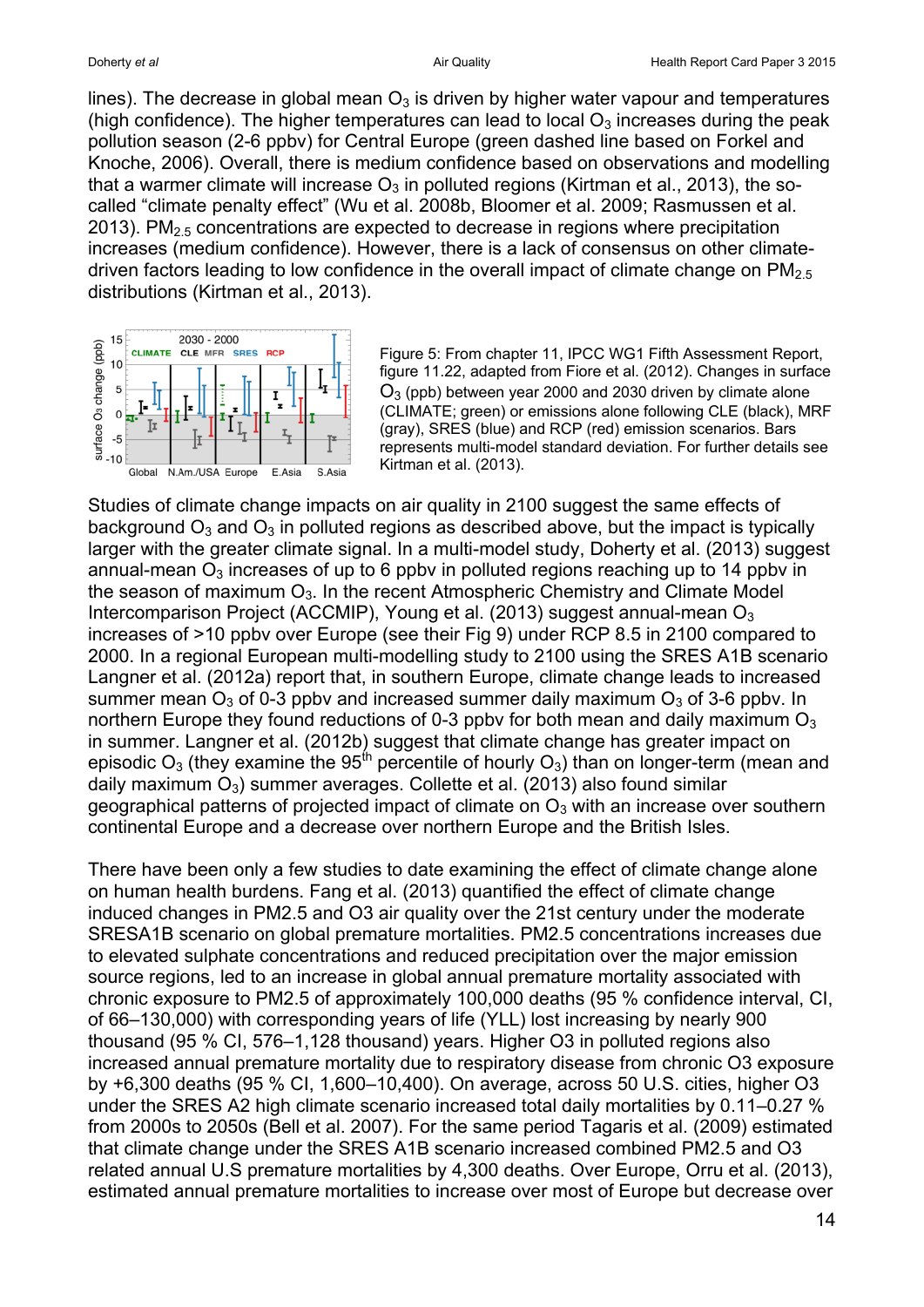the northernmost Nordic and Baltic countries, with the largest change being a 34% increase over Belgium under the SRES A2 climate scenario, due to regional reductions in cloud cover and soil moisture. In a sensitivity study over the UK, Heal et al. (2013) found that a 5°C increase of year-round temperatures increased the total UK health burden by an additional 500 premature deaths (4%), assuming no change in population and no threshold for O3 effects.

### **5.2. Future Anthropogenic Emission Scenarios**

The SRES and RCP emission scenarios for greenhouse gases used for the climate projections discussed in section 5.1 additionally provide emission scenarios for short-lived precursor species of surface  $O_3$  and secondary PM. The SRES scenarios span a wide range of future change in air pollutant emissions. For example, projected emissions of nitrogen oxides ( $NO_x$ ) from anthropogenic sources for the year 2100 are in the range of 18.7-109.6 Tg(N)  $y^{-1}$  (cf. Year-2000 anthropogenic emissions of 37.2 Tg(N)  $y^{-1}$  from Lamarque et al., 2010). The corresponding range for anthropogenic carbon monoxide (CO) emissions is 363-2570 Tg(CO)  $y^{-1}$  (c.f. Year-2000 emissions of 608.7 Tg(CO)  $y^{-1}$  from Lamarque et al., 2010).

Wild et al. (2012) estimated regional average changes in surface  $O_3$  due to changes in anthropogenic precursor emissions under the SRES scenarios based on source receptor calculations with 14 different global models. Changes in annual mean  $O_3$  between 2000 and 2050 averaged over Europe were:  $-1.2$  ppbv (B1), 6.2 ppbv (B2), 4.6 ppbv (A1B) and reaching 7.7 ppbv under the SRES A2 scenario.

Other studies have made use of alternative emission scenarios derived from the SRES scenarios, for example, current legislation (CLE) and maximum feasible reductions (MFR) derived by IIASA (the International Institute of Applied Systems Analysis) (Dentener et al. 2005). CLE is based on the IPCC SRES B2 socioeconomic scenario, plus adherence to emissions reduction air quality legislation prevailing in the year 2000. MFR is also based on SRES B2, but including maximum feasible reductions in emissions achievable through implementation of all abatement measures available in 2000. These scenarios only considered projected changes in  $O_3$  precursor emissions out to 2030, are lower than the SRES scenarios, and tend to cover the RCP range. Dentener et al. (2006) performed a multi-model comparison of 26 global CTMs to examine the effects of the SRES A2 and CLE and MFR scenarios on  $O_3$  air quality in 2030. Increases in ensemble-mean surface O<sup>3</sup> over the UK of 2-4 ppbv and 2-6 ppbv occurred under the CLE and SRES A2 scenarios, whilst a change of  $-1$  to  $+1$  ppby was reported under the MFR scenario. However, the coarse resolution of these global models combined with the ensemble averaging may not capture effects of  $O_3$  removal through reaction with NO in NO<sub>x</sub>saturated areas (known as titration). Indeed, for these same emissions scenarios but using a higher resolution regional model, Heal et al. (2013) found markedly different results for annual-mean changes in  $O_3$  over the same time period: for the B2+CLE scenario,  $O_3$ increased by 1.5-3 ppby everywhere over the UK; for the SRES A2 scenario,  $O_3$ decreased over most of England, reaching  $-2$  ppby in urban areas and  $-3$  ppby in the London area, and increased by 0-3 ppbv everywhere else; and, for the B2+MFR scenario, the reverse of the pattern under SRES A2 (increases of 0-3 ppbv over most of England, plus S. Wales. Edinburgh-Glasgow and Belfast, and decreases up to -1.5 ppbv elsewhere). These changes in UK surface  $O<sub>3</sub>$  reflect differences in the amount of background  $O_3$  imported to the domain, in conjunction with differences due to changes in UK O<sub>3</sub> precursor emissions that influence the extent of O<sub>3</sub> titration in high NO<sub>x</sub> (i.e. urban) regions. Markakis et al. (2014) also find that NO titration is strongly influenced by model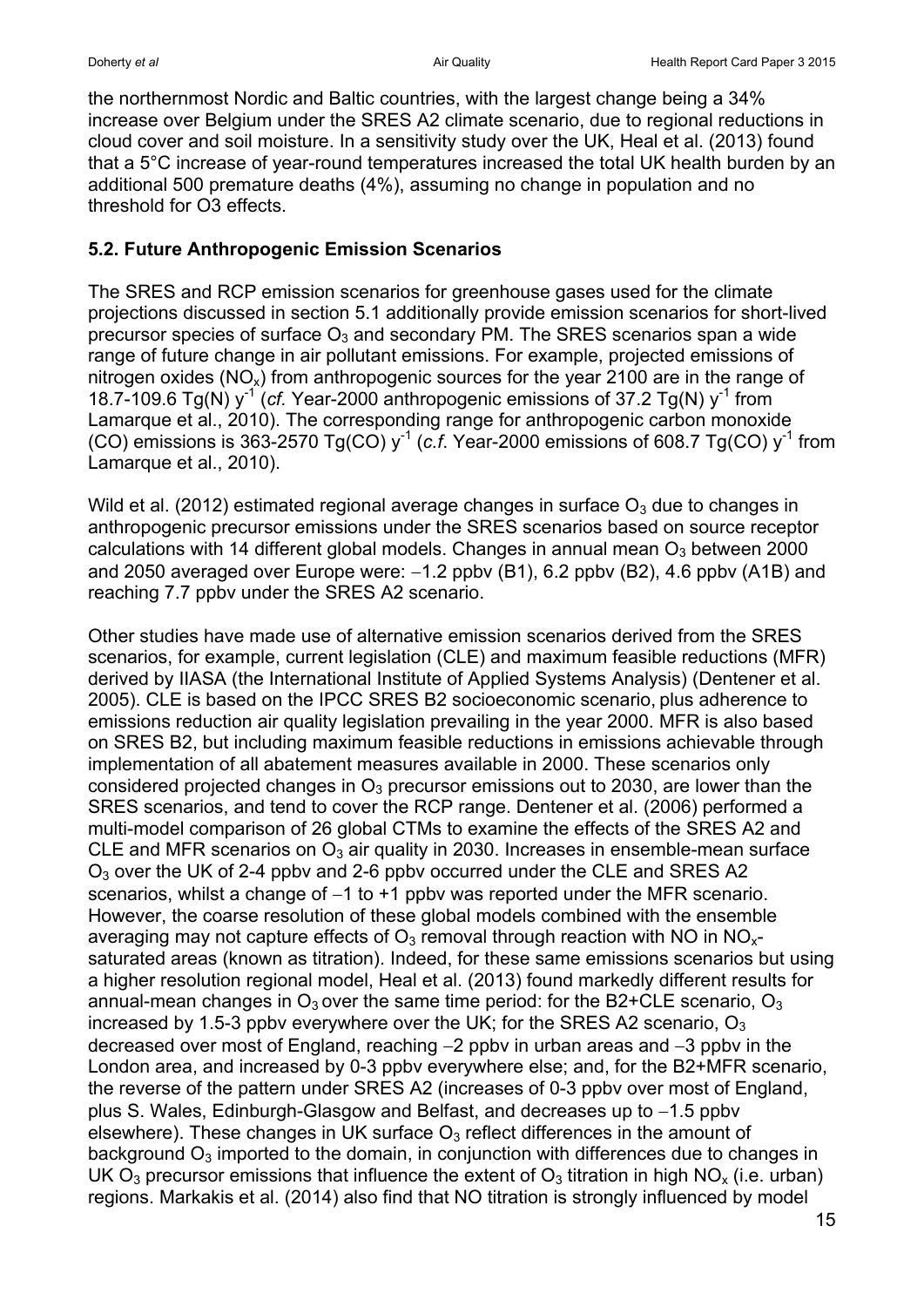resolution using a high resolution model for Paris. Both studies highlight the VOC-limited chemistry that occurs at the higher resolution in urban areas; whilst at regional-scale NOxlimited conditions may prevail. The effect of resolution on the chemical environment is likely more important in winter than in summer (Stock et al. 2014).

Based on the above, Heal et al. (2013) also estimated  $O<sub>3</sub>$ -related health burdens for the UK for three anthropogenic emissions scenarios for 2030 on a 2003 baseline. Including UK population changes in 2030, both the CLE and MFR scenarios yielded greater  $O_{3}$ attributable health burdens than the SRES A2 emission scenario with increases of: 28%, 22%, and 16%, respectively, above 2003 baseline deaths brought forward (11,500) and respiratory hospital admissions (30,700), using  $O_3$  exposure over the full year and no threshold for health effects. The health burdens were greatest under the CLE scenario because  $O_3$  concentrations increase as a result of both increases in background  $O_3$ concentration and decreases in UK  $NO<sub>x</sub>$  emissions. As for the perturbed temperature scenario in this study (section 5.1), if a 35 ppby threshold for  $O_3$  effects was assumed, health burdens were roughly an order of magnitude lower. Likhvar et al. (2015) also found O<sub>3</sub>-related mortality to increase under CLE and MFR scenarios extended to 2050 for Paris. Their assessment of the combined effect of  $O_3$  and  $PM_{2.5}$  mortality showed that MFR consistently led to greater health benefits compared to CLE across multiple geographical scales (Europe and Ile-de-France).

The 4 RCPs developed for IPCC AR5 (IPCC, 2013) also considered emissions relevant to air quality, as well as climate mitigation and stabilisation. They all assumed substantial reductions in aerosol and  $O_3$  precursor emissions. The only exceptions to this are CH<sub>4</sub> in RCP8.5, which doubles relative to year-2000 concentrations and ammonia ( $NH<sub>3</sub>$ ) which increases in all pathways. However the RCP scenarios were primarily developed to encompass a range of long-term climate change outcomes and do not specifically consider uncertainties in air pollution development in the shorter term (Collette et al. 2012). In particular,  $NO<sub>x</sub>$  emissions are similar in all RCP scenarios except RCP 8.5 (Cionni et al. 2011). Wild et al. (2012) also calculated estimates of changes in annual mean  $O_3$  under the RCP scenarios between 2000 and 2050 averaged over Europe. These changes were negative  $(-2$  to  $-4.7$  ppbv) for all RCP scenarios except for RCP 8.5  $(+0.3$  ppbv) which has the largest increase in  $CH_4$ . An average difference of  $\sim$  5ppby between the RCP 2.6 and RCP 8.5 scenarios was reported, of which 75% was attributed to differences in CH<sub>4</sub> abundance. The changes were substantially different than estimated with the SRES A1B, A2 and B2 scenarios, reflecting the assumptions of more stringent  $O<sub>3</sub>$  precursor emission controls under the RCP scenarios.

Recently new "Global Energy Assessment (GEA) air quality" scenarios have been developed to accompany the RCP scenarios and used in European modelling studies (Rao et al., 2012; Riahi et al., 2012). Under these two GEA scenarios  $NO_x$  emissions in 2050 are reduced to 30-50 % of their current (2005) levels. Using these emission scenarios with 6 regional and global CTMs, Collete et al. (2013) reported increases in ensemble-median annual mean  $O_3$  in NO<sub>x</sub>-saturated areas of ~5-10 ppby which includes most UK cites (see their fig 5) accompanied by large decreases in southern Europe. This highlights the importance of considering VOC as well as  $NO<sub>x</sub>$  controls for  $O<sub>3</sub>$  policy legislation.

Finally, for the Task Force on Hemispheric transport of air Pollution (HTAP), Anenberg et al. (2009) estimated the effect of regional-wide 20% emission reduction of  $O_3$  precursors on  $O_3$  and PM<sub>2.5</sub> related mortality. They suggest that EU emission reductions lead to more avoided mortalities outside the EU than within the region due to the higher populations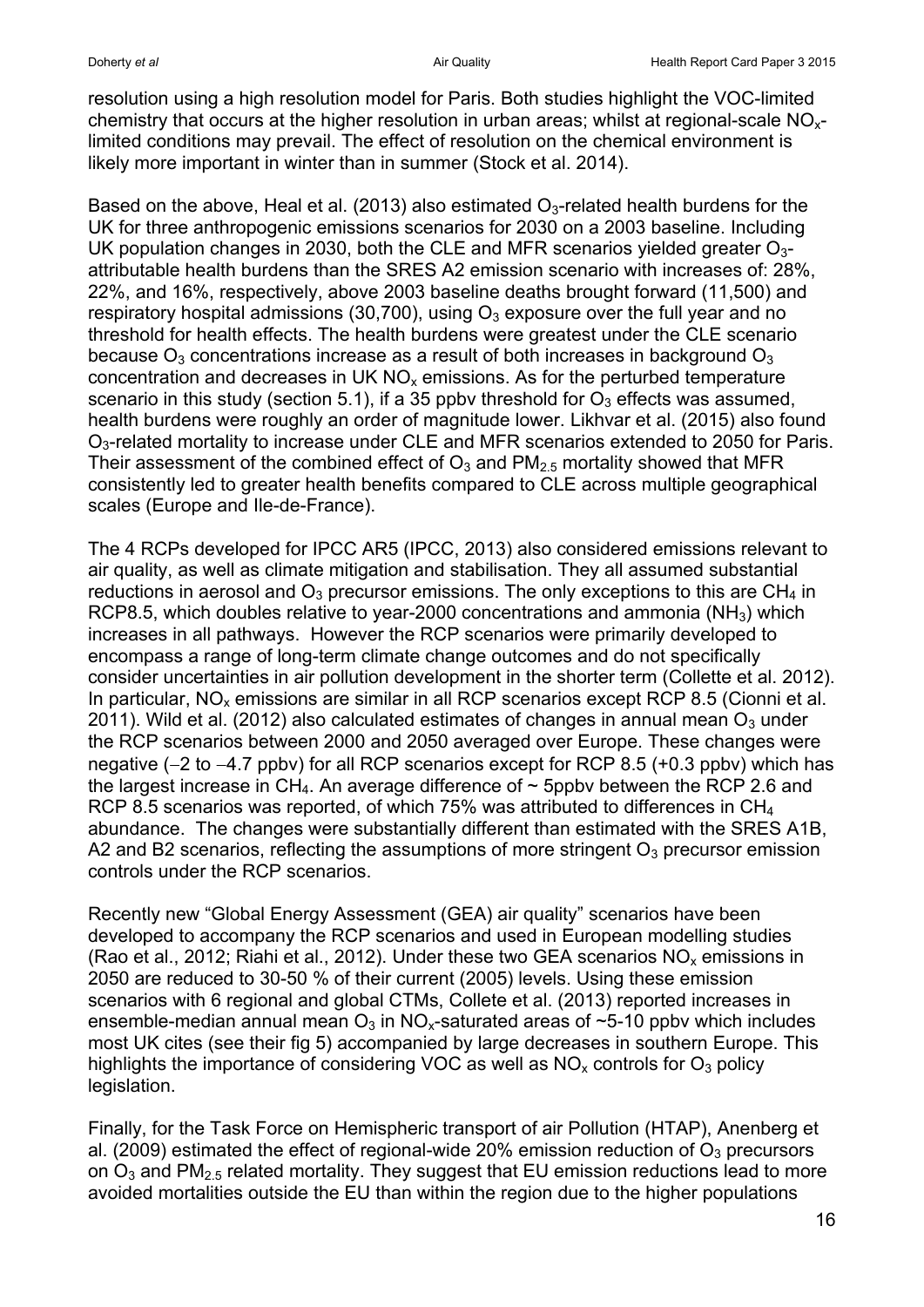downwind e.g. over Africa. In another study they estimate that halving global anthropogenic black carbon emissions avoids 157,000 annual premature deaths globally, mostly near the source region (Anenberg et al. 2011). Much of the literature considers the combined effects of these emissions scenarios in terms of precursor emission and climate change on  $O_3$  and PM, and these are described in the next section.

### **5.3 Impacts of Future Climate and Emissions on Air Quality**

A number of recent studies have sought to evaluate future changes in air pollution, for surface  $O_3$  in particular. Whilst some of these studies have split the impacts on air quality between climate and emissions, these attributions are difficult for several reasons: globalto-regional downscaling of meteorology is model dependent, the brief simulations preclude separation of climate change from climate variability, and the lack of systematically explored standard scenarios for emissions (Kirtman et al. 2013). The impacts of climate change on air pollution are also likely to depend on the exact future trends in magnitudes of anthropogenic emissions.

Langner et al. (2012a) studied air quality in 2100 under the SRES A1B climate scenario together with  $O_3$  precursor emission changes from the RCP 4.5 scenario. The impact of reduced emissions in Europe dominated over climate change impacts and led to reductions of April-September daily max  $O_3$  both in northern and southern Europe in 2100. They found in southern Europe projected emissions reductions more than offset the climate change related increase in  $O_3$  in summer. In northern Europe, both emission reductions and climate change decreased  $O_3$ . Reductions in April-September daily maximum O<sub>3</sub> of −9.2 and −12.8 ppbv century<sup>-1</sup> were reported for north and south Europe respectively. Coleman et al. (2013) reported similar finding for the RCP 6.0 scenario with the most significant changes after 2050 due to the pattern of changing emissions. They also noted the importance of changes in meteorology over the N. Atlantic region over the longer time horizon of 2100. Under the RCP 8.5 scenario Lacressonnière et al. (2014) reported that the higher  $CH_4$  emissions results in increased surface  $O_3$  over NW Europe but decreased surface  $O_3$  over southern parts of Europe in both the 2030s and 2050s.

Collette et al. (2013) examined the combined effects of the RCP 2.6 and RCP 8.5 scenarios alongside compatible GEA scenarios on air quality in 2050 for both  $O_3$  and  $PM<sub>2.5</sub>$ . For both pollutants, they also showed that the main factor driving future air quality projections for Europe was again air pollutant emissions, rather than climate change or intercontinental transport of pollution. The geographical patterns of projected impact of climate on ozone were similar to that found by Langner et al. (2012), and a clear  $O_3$ climate penalty was found across most of Europe. The geographical patterns of the impact of climate on PM appeared much less robust (Collette et al. 2013). The resulting population-weighted SOMO35  $O_3$  health metric (defined as the annual sum of daily maximum  $O_3$  over 35 ppby based on 8 h running means) change varied between  $+7\%$ (reference scenario) to  $-80\%$  (mitigation scenario). Annual mean  $PM_{2.5}$  was reduced in both scenarios which resulted in a 62-78% reduction in exposure-weighted  $PM<sub>2.5</sub>$ . However, the authors point out the sensitivity to the emission scenarios used and to precipitation projections. Kim et al. (2015) also noted the potential of increased natural  $NO<sub>x</sub>$  emissions from lightning and soils to offsets anthropogenic  $NO<sub>x</sub>$  emission reductions.

The combined effects of emission and climate changes under the RCPs spatially averaged over Europe based on IPCC AR5 (Kirtman et al. 2013) are shown in Figure 6. By 2100, European multi-model annual-mean surface  $O_3$  changes between  $-15$  to  $+2$  ppby relative to 2000 and PM<sub>2.5</sub> changes between –4 to –6 µg m<sup>-3</sup>. The increases under RCP 8.5 reflect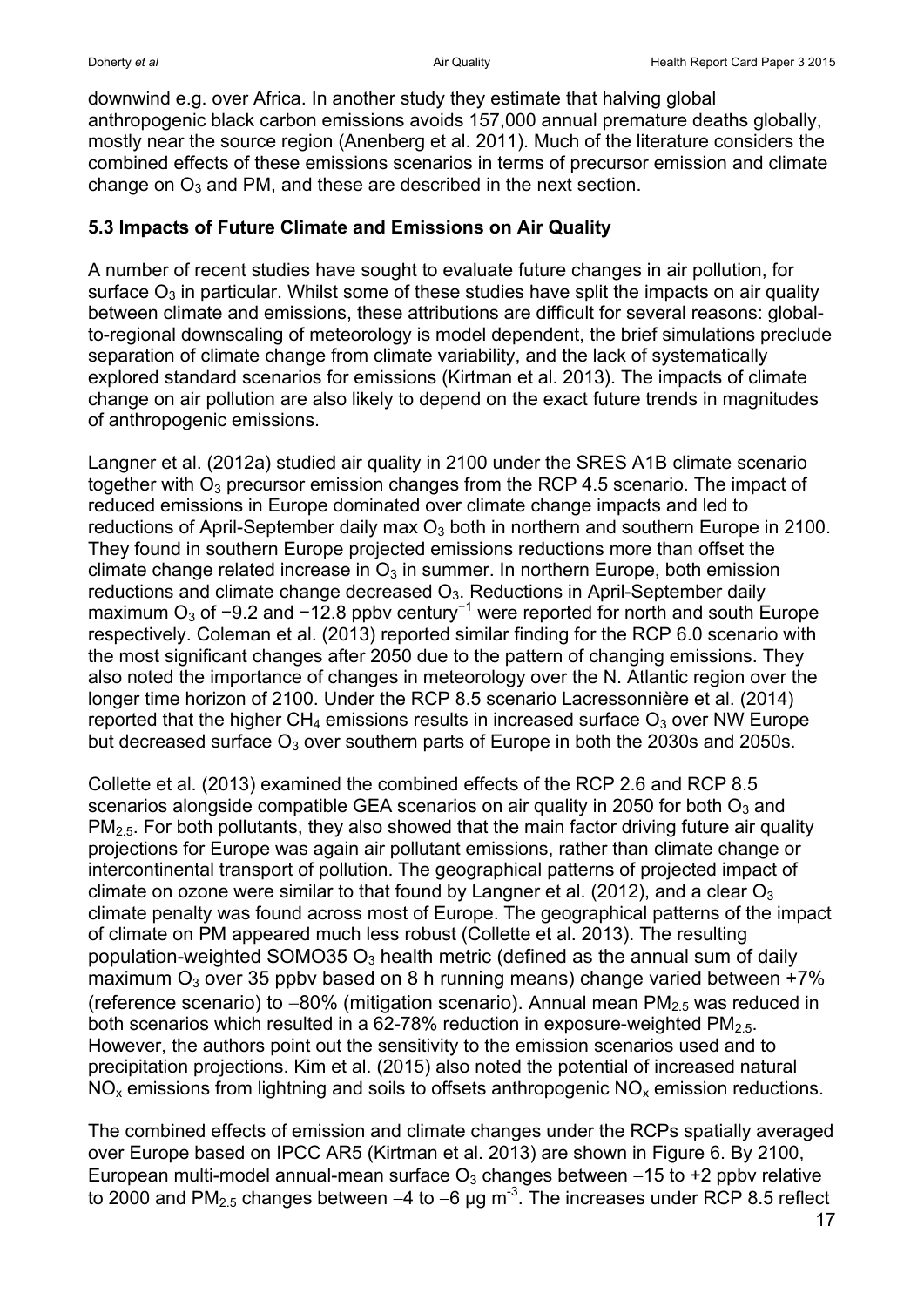primarily the increase in CH<sup>4</sup> emissions discussed above (Fiore et al. 2012, Wild et al. 2012), whilst the decreases in the other three scenarios reflect the role of emission reductions of  $O_3$  precursors. PM changes depend on oxidant levels but generally follow SO<sup>2</sup> emissions and primary organic carbon emissions changes (Fiore et al. 2013, Kirtman et al. 2013). Competition between sulphate and nitrate for ammonium means that reducing  $SO<sub>2</sub>$  whilst increasing NH<sub>3</sub> emissions as in these RCPs would lead to nitrate aerosol levels equal or higher than those of sulphate in the near term (Kirtman et al., 2013). All RCP scenarios suggest similar decreases in European-average  $PM<sub>2.5</sub>$ . Overall, the emissions changes strongly drive changes in  $O_3$  and PM<sub>2.5</sub> in terms of annual-mean metrics. These are either augmented or reduced by the multiple effects of climate on atmospheric composition. However, for other metrics relating to peak exposure levels the effects of changes in climate may be relatively more important.



Figure 6: Projected changes in annual-mean (left)  $\mathsf{O}_3$ (ppbv) and (right)  $PM_{2.5}$  (µg m<sup>-3</sup>) from 2000 to 2100 following the RCP scenarios (8.5 red, 6.0 orange, light blue 4.5, 2.6 dark blue) averaged over Europe (land). Coloured lines show the average and shading denotes the full range of 4 chemistry-climate models and coloured dots and bars represent the average and full range of ~15 ACCMIP models. Taken from Fiore et al. (2012) as used in Kirtman et al., (2013).

In terms of  $O_3$  health burdens, Heal et al. (2013) also reported greater  $O_3$  penalties from emissions changes compared to temperature change. Using the RCP scenarios and results from ACCMIP, Silva et al. (2015 in prep) suggest that global  $PM<sub>2.5</sub>$  mortality generally decreases in the future, but  $O_3$  mortality increases in some scenarios/periods.

## **5.4. Future Changes in Extremes and Air Quality**

Air pollution events/episodes are typically associated with stagnation events (which may or may not be associated with blocking high pressure systems) and sometimes with heatwaves (Fiore et al. 2012). As discussed above climate change has increased the near term risk of heatwaves which can often be associated with  $O<sub>3</sub>$  exceedance days (Patz et al 2014) through a number of processes as discussed in section 3.

The impact of climate change on the frequency of blocking episodes diagnosed from multiple climate model simulations for IPCC AR5 under RCP8.5 show a consistent decrease in winter and summer blocking over Europe in the 21<sup>st</sup> century (Masato et al. 2013). However, in summer the accompanying poleward shift of the storm track into the region of frequent high-latitude blocking, may lead to a greater number of storms obstructed by blocking high pressure systems in the future (Masato et al. 2013). It is also noted that these results depend on the accurate simulation of present-day blocking (Massato et al. 2013). Changes in large-scale blocking may affect local stagnation and heatwave episodes. However the relationship between blocking and stagnation remain unclear (Webber et al. 2015 in prep). Indeed, Horton et al. (2014) report changes in stagnation under RCP8.5 using an air stagnation index based on bias correct dry day and surface and upper level wind speeds. Annual-mean and springtime stagnation occurrence increases over Mediterranean Europe by the late 21<sup>st</sup> century. Other seasonal changes were not reported. The authors noted that biases in modelled surface wind speeds were high. Overall Kirkman et al. (2013) assign low confidence in projecting changes in meteorological blocking associated with extreme air pollution episodes.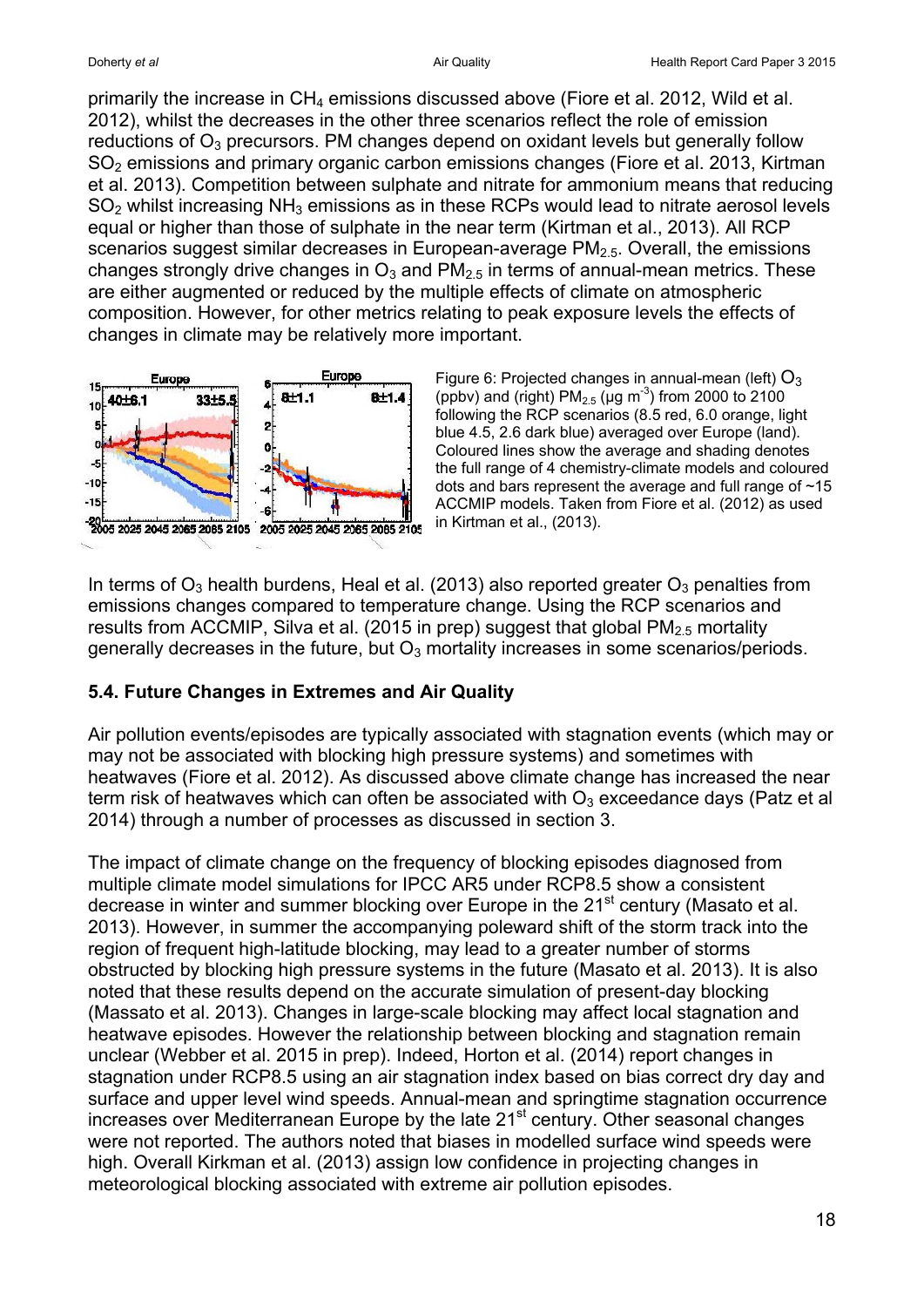There is high agreement from modelling studies projecting increases in the frequency and duration of extreme  $O_3$  pollution events but there is large variability in predicted spatial pattern and incidence of these events (Forkel and Knoche 2006; Fiore et al. 2012 and references therein, Kirtman et al., 2013). However, the collective evidence suggests that increasing temperatures during air stagnation episodes in polluted environments will increase peak pollution (medium confidence) (Fiore et al. 2012; Kirtman et al. 2013).

### **5.5 Key non-climate/emissions determinants**

The effects of higher air pollution levels and air pollution episodes will undoubtedly be modified by behaviour that affects exposure such as time indoors and exercise that affects inhalation. These are discussed further in section 6.

The extent of adverse health impact of exposure to surface  $O_3$  depends markedly on whether a threshold concentration of  $O_3$  below which no impact is assumed and, if so, the magnitude of this threshold (Royal Society 2008, Atkinson et al. 2012, Heal et al. 2013). As discussed in section 5.2, Heal et al. (2013) found that assuming  $O_3$  exposure over the full year to be relevant, the attributable health impact for a 35 ppbv threshold is approximately only 10% of that attributable if no threshold is assumed. The health impact assuming a 50 ppbv threshold was found to be approximately a further factor 5 lower than that for the 35 ppbv threshold.

There are also uncertainties in the appropriate magnitude of exposure-response coefficient to use, and the part of the year for which  $O_3$  exposure is relevant for health impact (WHO 2013). Uncertainties in risk estimates were found to be as large an uncertainty as simulated  $O_3$  concentrations for assessing the health effects of  $O_3$  precursor emissions (Anenberg et al. 2009). Anenberg et al. (2011) also suggest that the choice of concentration-response factor and health effect thresholds affects estimated global avoided deaths due to exposure to black carbon by as much as 56%, but does not strongly affect the regional distribution.

Issues concerning potential modification by temperature remain pertinent especially for future assessment (Filleul et al. 2006; Ren et al. 2008; Pattenden et al., 2010; Atkinson et al., 2012) and to seasonally-varying relationships with PM. It has also been assumed that regional daily baseline mortality and morbidity rates remain constant in the future (Heal et al. 2013). It is not possible to predict changes in concentration–response coefficients and threshold effects of any autonomous or planned adaptation to future  $O<sub>3</sub>$  levels or to future climate change (Knowlton et al., 2004).

#### **6. Potential for impacts to be avoided by adaptation measures**

Research performed under the auspices of The Task Force on Hemispheric Transport of Air Pollution (TF-HTAP) has focused on quantifying the need for international co-operation on controls of air pollutants (TF-HTAP, 2011). In their recommendations they suggest that "Our current understanding of the magnitude of intercontinental flows of air pollution is sufficient to conclude (a) that such flows have a significant impact on environmental quality throughout the Northern Hemisphere and (b) that coordinated international actions to mitigate these flows would yield significant environmental and public health benefits." In addition, air quality limit and target values for air pollutants are devised for each species separately. Dominici et al., (2010) recommend that legislation that considers multiple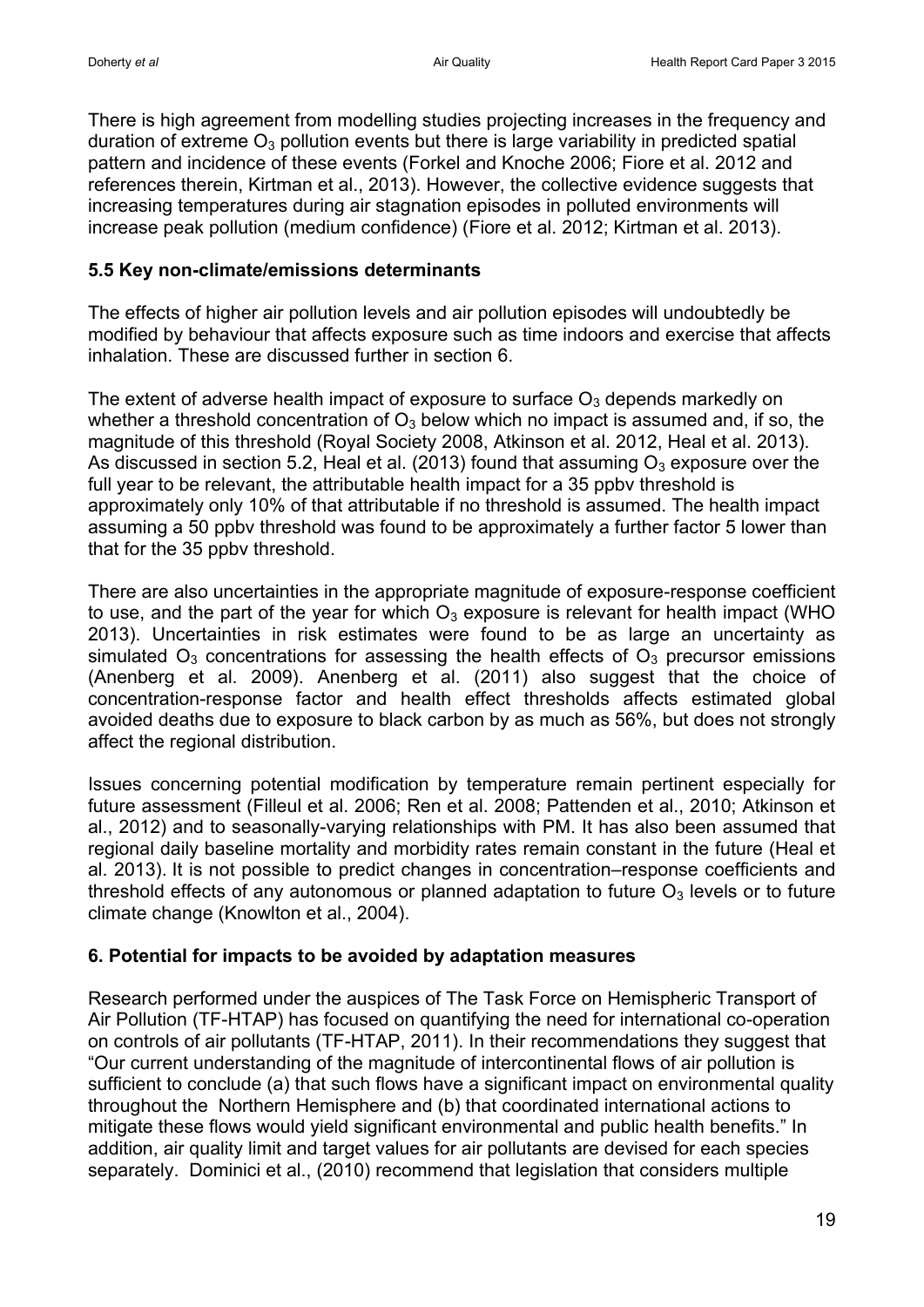pollutants can help identify the most effective control measures to reduce the overall adverse human health burdens.

Outside of changes to legislation, a number of potential adaptations at a hemispheric to local scale can be highlighted. There is some evidence for physiological adaptation to  $O_3$ from a study that reported diminished mortality effects later in the summer, reaching the null effect by September (Zanobetti and Schwartz, 2008). In a warmer future, more windows may be open, or individuals may spend greater time outdoors than indoors. On the other hand, there may be increased use of air-conditioning leading to decreased exposure to ambient  $O_3$  and PM. Further discussion of responses to increased temperatures and as mediated via the built environment is beyond the scope of this report.

With regard to accurate forecasting in the UK, for heatwaves a joint Met Office/Department of Health project called the Heat-Health Watch gives advanced warning of hot weather in the UK (http://www.metoffice.gov.uk/weather/uk/heathealth/). It has four levels of response based upon threshold maximum daytime (two days) and minimum night-time temperatures (intervening night) which vary regionally, but an average threshold temperature is 30 °C by day and 15 °C overnight. The UK government Department for Environment, Food and Rural Affairs (Defra) also issues a daily air pollution index forecasts for the UK. The index is numbered 1-10 and divided into four bands, low (1) to very high (10), to provide detail about air pollution levels (http://uk-air.defra.gov.uk/forecasting/). The MACC project also issue daily air pollution forecasts across Europe using a suite of seven regional models to provide an ensemble forecast for real-time and up to 3-day forecasts (http://www.gmesatmosphere.eu/services/raq/raq\_nrt/). These forecasts could be used as the basis for triggering the adoption of adaptation measures among the 'at risk' population.

## **7. Conclusions and Evidence Gaps**

A number of recent studies have sought to evaluate changes in future air pollution human health impacts, for surface  $O_3$  in particular. However, considerable uncertainty exists due to the multitude of mechanisms by which changes in anthropogenic and natural emissions and in meteorology/climate can influence  $O_3$  and PM concentrations.

Globally, warming decreases background surface  $O_3$ , but higher CH<sub>4</sub> levels (RCP8.5) increase surface  $O_3$  counteracting this decrease. Regionally, several studies suggest fairly robust climate change signals over Europe that lead to increase in summer-mean  $O_3$  in southern Europe and little change in northern Europe. The effects for higher concentration metrics such as daily maximum  $O_3$  are typically larger since higher surface temperatures in polluted regions enhance local chemistry and emissions, increasing peak levels of  $O<sub>3</sub>$ and  $PM<sub>2.5</sub>$  but confidence in this is not high. Multi-decadal simulations with fully coupled chemistry-climate models would lead to improved understanding of the interactions between climate and air quality by being able to isolate an anthropogenic climate signal on air quality relative to that from climate variability, which has not been possible in most published studies to date (Fiore et al. 2012). For PM, studies related to climate change are still limited such that the spatial patterns of change over Europe and magnitudes remain uncertain, partly due to model differences in spatial patterns of precipitation frequency. Climate change may alter natural aerosol sources and wet removal, but no confidence level is attached to the overall impact. Further studies with multiple models that examine the effects of climate change on PM using consistent emissions and climate would be most useful, as well as further assessments of the potentially opposing influences of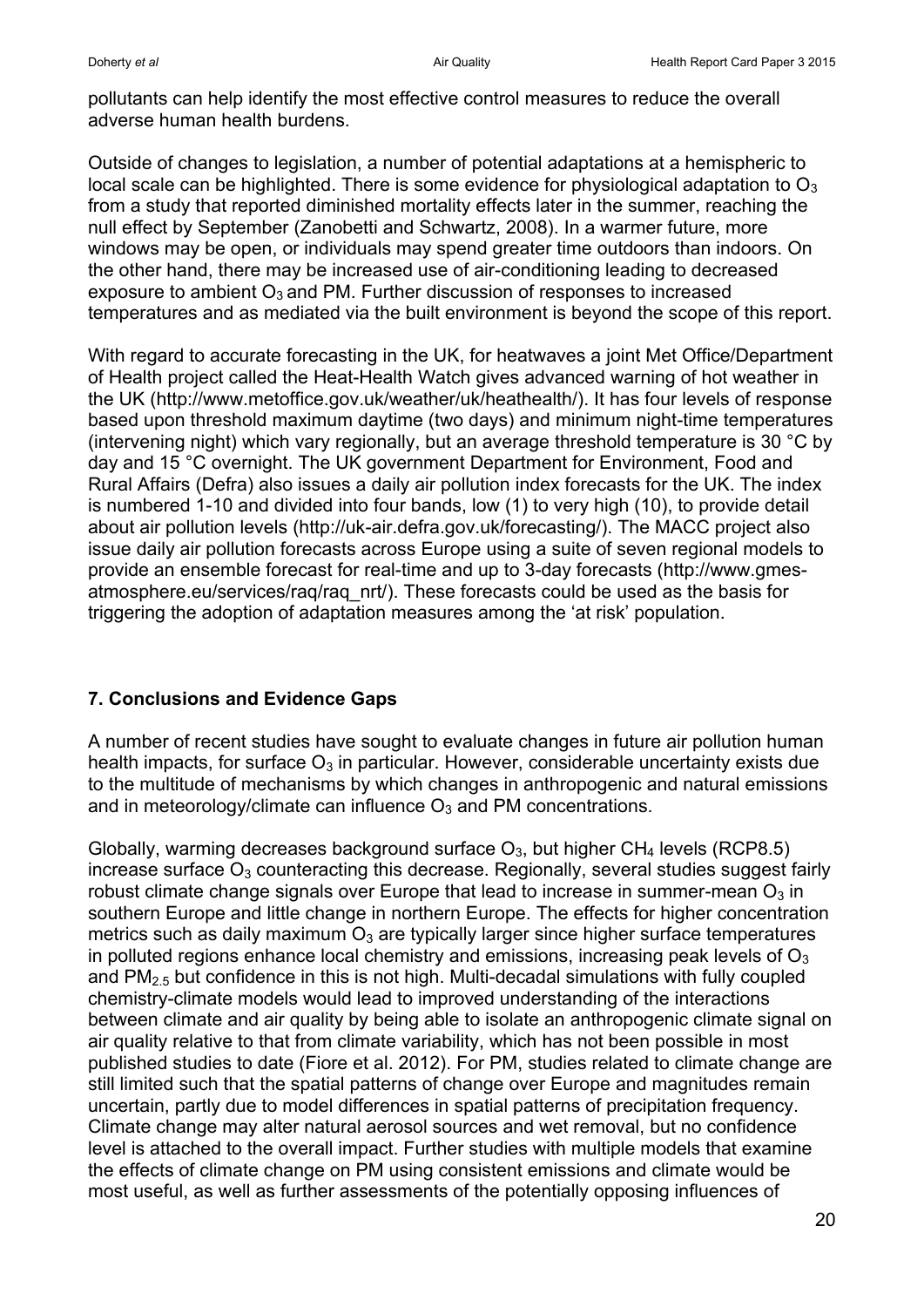climate change on different PM components. Collette et al. (2013) also highlight the need to further understand the influence of background levels of  $O<sub>3</sub>$  on which emissions controls and climate scenarios are implemented, as these are important for determining the overall pollutants response.

There is consensus in the literature that near-term air quality will be dominated by emission changes rather than changes in climate and/or intercontinental transport. However, for peak concentrations the effect of the latter two processes may be much more relevant. The latest RCP scenarios show the strong influence of future CH<sub>4</sub> levels on air quality. Controlling  $CH_4$  and possibly black carbon are viewed as a win-win for mitigating air quality as well as climate change (Shindell et al. 2012; UNEP 2013; Baker et al. 2015). However, due to the complexities of the processes linking emissions and air quality, it has not been possible to use the present-day period to identify the current air pollution related burden attributable to observed climate change.

Extreme air pollution episodes are associated with changing weather patterns, such as heat waves and stagnation episodes. The substantial body of literature investigating the 2003 European heatwave is useful since climate change has increased the near-term risk of heat waves. These studies have identified various positive feedback mechanisms associated with climate change that potentially have a substantial effect on  $O_3$  and PM air quality: longer residence times, suppressed  $O_3$  deposition, modified isoprene emission and increased forest fires. However air pollution episodes are more generally related to stagnation events which may in turn be related to larger-scale blocking. A systematic evaluation of all the factors driving extreme pollution episodes is still lacking (Kirtman et al., 2013).

Key uncertainties in mechanistic understanding limit our confidence of future projections of air quality and air quality episodes. A major uncertainty regarding isoprene feedbacks is the opposing influences of rising temperature and  $CO<sub>2</sub>$ , including inhibition, fertilisation and water use effects on leaf area. Further knowledge of leaf processes, in particular their effect on emission and deposition under future climate conditions, is crucial for constraining the magnitude of the  $O_3$  change as well as the PM response (through SOA) to climate change in polluted regions. The impact of climate change on transport pathways and on climate variability is highly uncertain and model dependent. Projected changes in the frequency of regional air stagnation events also remain difficult to assess. Hence improved understanding and prediction of storm track shifts as well as blocking events and their relationship to stagnation is crucial for improved predictability of air pollution episodes. Projections suggest increases in extreme  $O<sub>3</sub>$  pollution events over US and Europe, but there is a lack of agreement at the regional level.

For quantification of the effects of air quality changes on health, major uncertainties for  $O_3$ are the impact of long-term exposure and whether there is a threshold concentration (for both short and long-term exposures) below whether there is no effect. Spatial and temporal heterogeneity in risk estimates for  $O_3$  and PM are also an issue for regional-scale modelling of health impacts. Finally, there is uncertainty regarding future potential adaptation effects and the assumption of unchanging risk estimates into the 21<sup>st</sup> century.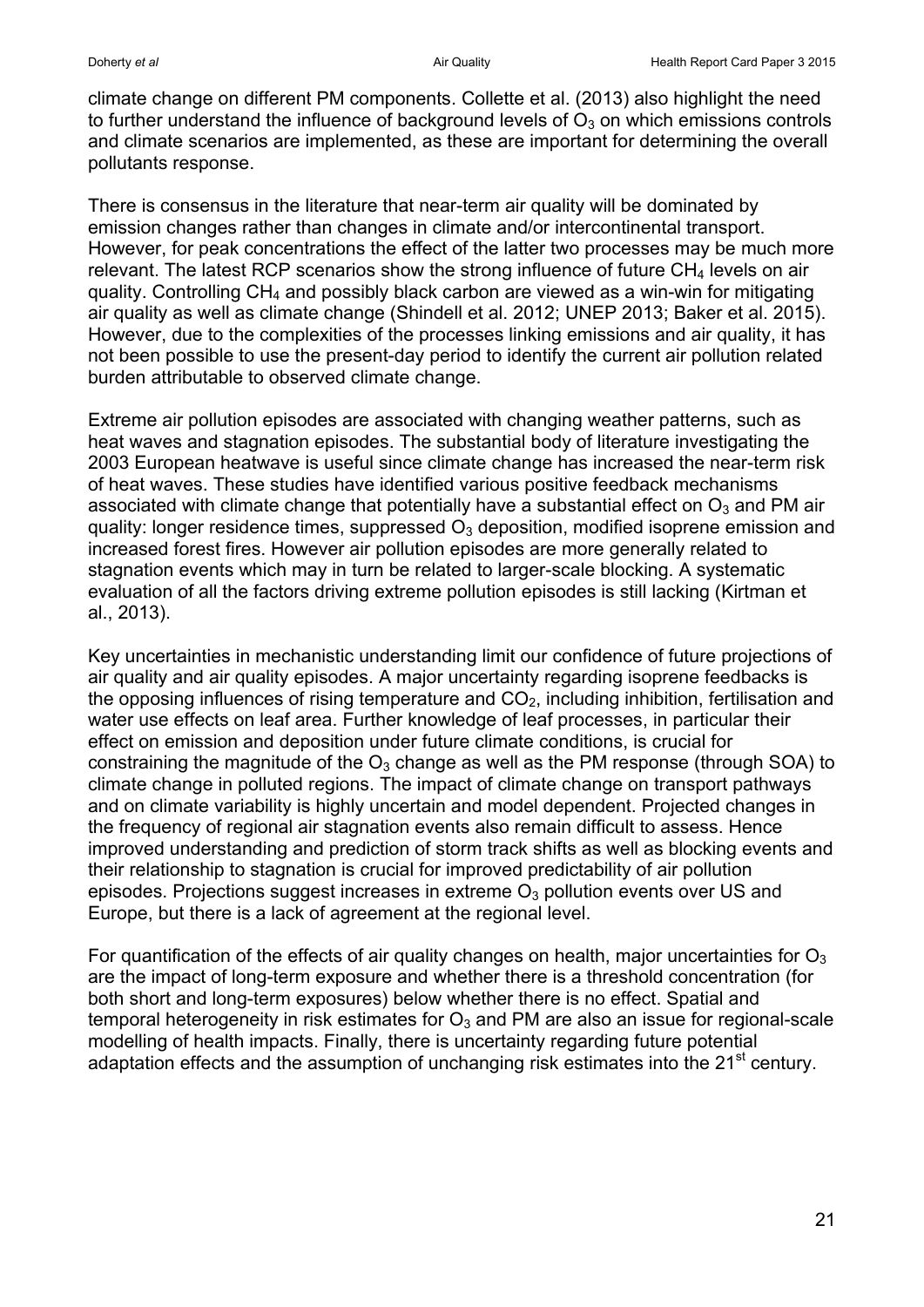# **References**

AQEG (2007) Air Quality and Climate Change: a UK Perspective. Third report of the Air Quality Expert Group, UK Department for Environment, Food and Rural Affairs, PB12489, London. http://www.defra.gov.uk/environment/airquality/publications/airqualclimatechange/index.htm.

Anderson HR, Atkinson RW, Peacock JL, Marston L, Konstantinou K. 2004. Meta-Analysis of Time-Series Studies and Panel Studies of Particulate Matter (PM) and Ozone  $(O_3)$ . Report of a WHO Task Group. Copenhagen:World Health Organization. Available: www.euro.who.int/document/e82792.pdf.

Anenberg, S. C., et al.: Intercontinental impacts of ozone air pollution on human mortality, *Environ. Sci. Technol*., 43, 6482–6487, 2009

Anenberg, S. C., Talgo, K., Arunachalam, S., Dolwick, P., Jang, C., and West, J. J.: Impacts of global, regional, and sectoral black carbon emission reductions on surface air quality and human mortality, *Atmos. Chem. Phys*., 11, 7253-7267, doi:10.5194/acp-11- 7253-2011, 2011.

Atkinson, R.W., Yu, D., Armstrong, B. G., Pattenden, S., Wilkinson, P., Doherty, R.M., Heal, M. R., Anderson, H.R., Concentration Response Function for Ozone and Daily Mortality: Results from Five Urban and Five Rural U.K. *Populations, Environ Health Perspect*. 2012 October; 120(10): 14111417

Baker, L. H., Collins, W. J., Olivié, D. J. L., Cherian, R., Hodnebrog, Ø., Myhre, G., Quaas, J., and Samset, B. H.: Climate responses to anthropogenic emissions of shortlived climate pollutants, *Atmos. Chem. Phys. Discuss*., 15, 3823-3862, doi:10.5194/acpd-15-3823-2015, 2015.

Banerjee, A., Archibald, A.T., Maycock, A. C., Telford, P., Abraham, N. L., Yang, X., Braesicke, P., and Pyle, J. A. (2014), Lightning  $NO<sub>x</sub>$ , a key chemistry–climate interaction: impacts of future climate change and consequences for tropospheric oxidising capacity, *Atmos. Chem. Phys*., 14, 9871-9881, doi:10.5194/acp-14-9871-2014, 2014.

Bell ML, Dominici F, Samet JM. 2005. A meta-analysis of time-series studies of ozone and mortality with comparison to the National Morbidity, Mortality, and Air Pollution Study. *Epidemiology* 16:436–445.

Bell ML, McDermott A, Zeger SL, Samet JM, Dominici F. 2004. Ozone and short-term mortality in 95 U.S. urban communities, 1987–2000. *JAMA* 292:2372–2378.

Bell ML, Goldberg R, Hogrefe C, Kinney P, Knowlton K, Lynn B, Rosenthal J, Rosenzweig C, Patz J, Climate change, ambient ozone, and health in 50 US cities. *Clim Change*. 2007; 82(1–2):61–76. doi:10.1007/s10584-006-9166-7

Beniston, M.: The 2003 heat wave in Europe: A shape of things to come? An analysis based on Swiss climatological data and model simulations, *Geophys. Res. Lett*., 31, L02202, doi: 10.1029/2003GL018857, 2004.

Bloomer, B.J., J. W. Stehr, C. A. Piety, R. J. Salawitch, and R. R. Dickerson (2009), Observed relationships of ozone air pollution with temperature and emissions, *Geophys. Res. Lett.*, *36,* L09803, doi:10.1029/2009GL037308.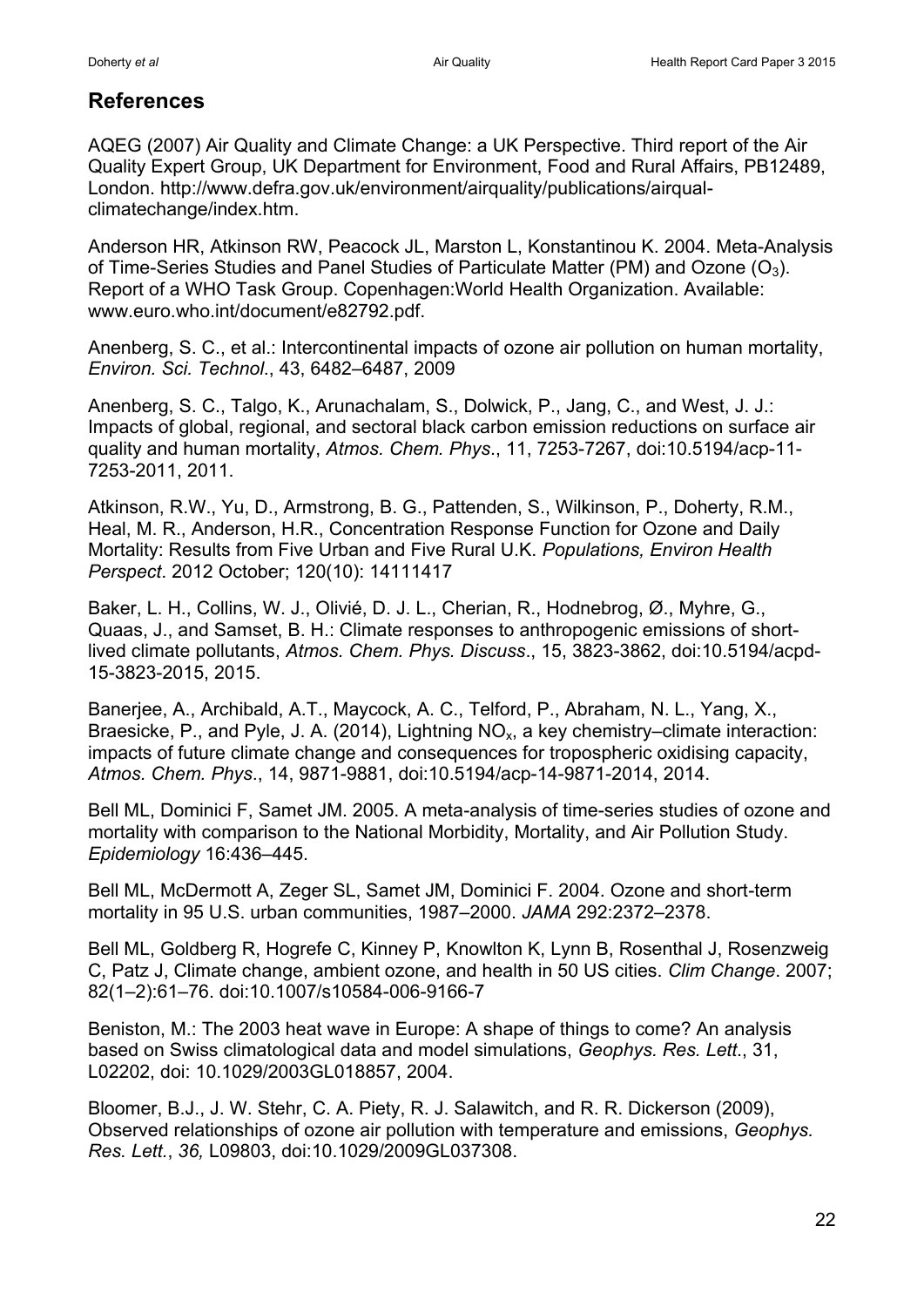Brauer, M., Amann, M., Burnett, R. T., et al (2011) Exposure assessment for estimation of the global burden of disease attributable to outdoor air pollution, *Environmental Science & Technology* 46, 652-660.

Butchart, N., and A. A. Scaife (2001), Removal of chlorofluorocarbons by increased mass exchange between the stratosphere and troposphere in a changing climate*, Nature,* 410, 799–802, doi[:10.1038/35071047.](http://dx.doi.org/10.1038/35071047)

Christoudias, T., Pozzer, A., and Lelieveld, J.: Influence of the North Atlantic Oscillation on air pollution transport, *Atmos. Chem. Phys.*, 12, 869–877, doi:10.5194/acp-12-869-2012, 2012

Cionni, I., Eyring, V., Lamarque, J. F., Randel, W. J., Stevenson, D. S., Wu, F., Bodeker, G. E., Shepherd, T. G., Shindell, D. T., and Waugh, D. W.: Ozone database in support of CMIP5 simulations: results and corresponding radiative forcing, Atmos. Chem. Phys., 11, 11267-11292, doi:10.5194/acp-11-11267-2011, 2011.

Coleman, L., Martin, D., Varghese, S., Jennings, S. G., O'Dowd, C. D., 2013. Assessment of changing meteorology and emissions on air quality using a regional climate model: Impact on ozone. *Atmospheric Environment* 69, 198-210.

Colette, A., Bessagnet, B., Vautard, R., et al (2013) European atmosphere in 2050, a regional air quality and climate perspective under CMIP5 scenarios, Atmospheric Chemistry and Physics 13, 7451-7471, [http://www.atmos-chem](http://www.atmos-chem-phys.net/13/7451/2013/acp-13-7451-2013.pdf)[phys.net/13/7451/2013/acp-13-7451-2013.pdf.](http://www.atmos-chem-phys.net/13/7451/2013/acp-13-7451-2013.pdf)

Collins, W. J., R. G. Derwent, B. Gamier, C. E. Johnson, M. G. Sanderson, and D. S. Stevenson (2003), Effect of stratosphere-troposphere exchange on the future tropospheric ozone trend, *J. Geophys. Res.,* 108(D12), 8528, doi[:10.1029/2002JD002617.](http://dx.doi.org/10.1029/2002JD002617)

COMEAP (2010) The mortality effects of long-term exposure to particulate air pollution in the United Kingdom, UK Department of Health Committee on the Medical Effects of Air Pollution. ISBN 978-0-85951-685-3, http://comeap.org.uk/documents/reports.html.

Cox, W.M., and Chu, S.-H., Assessment of interannual ozone variation in urban areas from a climatological perspective. *Atmos. Environ*. 30, 2615–2625, 1995.

Creilson, J. K., Fishman, J., and Wozniak, A. E.: Intercontinental transport of tropospheric ozone: a study of its seasonal variability across the North Atlantic utilizing tropospheric ozone residuals and its relationship to the North Atlantic Oscillation, *Atmos. Chem. Phys.,*  3, 2053–2066, doi:10.5194/acp-3-2053-2003, 2003.

Dawson, J. P., Adams, P. J., and Pandis, S. N.: Sensitivity of  $PM_{2.5}$  to climate in the Eastern US: a modeling case study, *Atmos. Chem. Phys.,* 7, 4295-4309, doi:10.5194/acp-7-4295-2007, 2007.

Defra (2013) Air Pollution in the UK 2012, Department for Environment, Food and Rural Affairs, London. http://ukair.defra.gov.uk/library/annualreport/air\_pollution\_uk\_2012\_issue\_1.pdf.

Dentener, F., et al., The impact of air pollutant and methane emission controls on tropospheric ozone and radiative forcing: CTM calculations for the period 1990–2030, Atmos. Chem. Phys., 5, 1731–1755, 2005.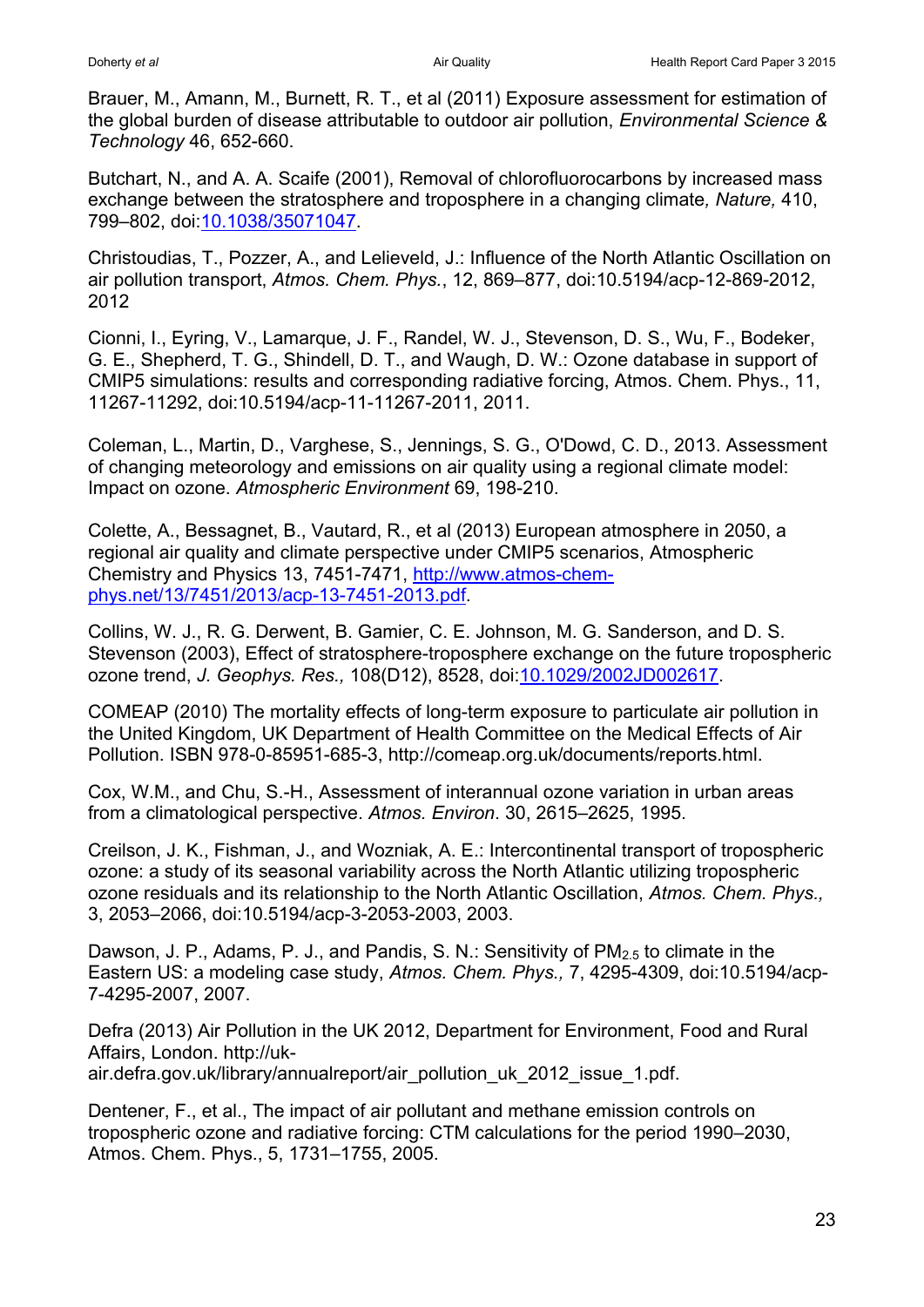Dentener, F., et al., 2006: The global atmospheric environment for the next generation. *Environ. Sci. Technol*., 40, 3586-3594, doi:10.1021/es0523845.

Doherty, R. M., et al. (2013), Impacts of climate change on surface ozone and intercontinental ozone pollution: A multi-model study, *J. Geophys. Res. Atmos.*, 118, doi:10.1002/jgrd.50266.

Dominici, F., Peng, R. D., Barr, C. D. and Bell, M. L. (2010) Protecting human health from air pollution shifting from a single-pollutant to a multipollutant approach, *Epidemiology* 21, 187-194.

Duncan B. N. and Bey, I.: A modeling study of the export pathways of pollution from Europe: Seasonal and interannual variations (1987–1997), *J. Geophys. Res.-Atmos.*, 109, D08301,doi:10.1029/2003JD004079, 2004

EAC (2010) Air Quality. House of Commons Environmental Audit Committee. Fifth report of session 2009-10., Report no. HC 229-I. The Stationary Office Ltd., London. www.publications.parliament.uk/pa/cm200910/cmselect/cmenvaud/229/229i.pdf.

Eckhardt, S., Stohl, A., Beirle, S., Spichtinger, N., James, P., Forster, C., Junker, C., Wagner, T., Platt, U., and Jennings, S. G.: The North Atlantic Oscillation controls air pollution transport to the Arctic, *Atmos. Chem. Phys*., 3, 1769-1778, doi:10.5194/acp-3- 1769-2003, 2003.

EEA (2005) Environment and Health. EEA Report No 10/2005., European Environment Agency. ISBN: 92-9167-781-7.

http://www.eea.europa.eu/publications/eea\_report\_2005\_10.

EEA (2014) Air quality in Europe - 2014 report. EEA Report No 5/2014., European Environment Agency. ISBN: 978-92-9213-490-7. http://www.eea.europa.eu/publications/air-quality-in-europe-2014.

Emberson, L. D., Kitwiroon, N., Beevers, S., Büker, P., and Cinderby, S.: Scorched Earth: how will changes in the strength of the vegetation sink to ozone deposition affect human health and ecosystems?, *Atmos. Chem. Phys*., 13, 6741-6755, doi:10.5194/acp-13-6741- 2013, 2013.

Fang Y, Mauzerall DJ, Liu J, Fiore AM, Horowitz, Impacts of 21st century climate change on global air pollution-related premature mortalityClimatic Change. 2013; 121:239–253, doi: 10.1007/s10584-013-0847-8

Filleul, L., Cassadou, S., Medina, S., Fabres, P., Lefranc, A., Eilstein, D., Le Tertre, A., Pascal, L., Chardon, B., Blanchard, M.,Declercq, C., Jusot, J.-F., Prouvost, H., and Ledrans, M.: The Relation Between Temperature, Ozone, and Mortality in Nine French Cities During the Heat Wave of 2003, Environ. Health Perspect., 114, 1344–1347, doi: 10.1289/ehp.8328, 2006.

Fiore, A. M., Naik, V., Spracklen, D. V., et al (2012) Global air quality and climate, *Chemical Society Reviews* 41, 6663-6683.

Fischer, P. H., B. Brunekreef, and E. Lebret (2003), Air pollution related deaths during the 2003 heat wave in the Netherlands, *Atmos. Environ.*, 38, 1083-1085.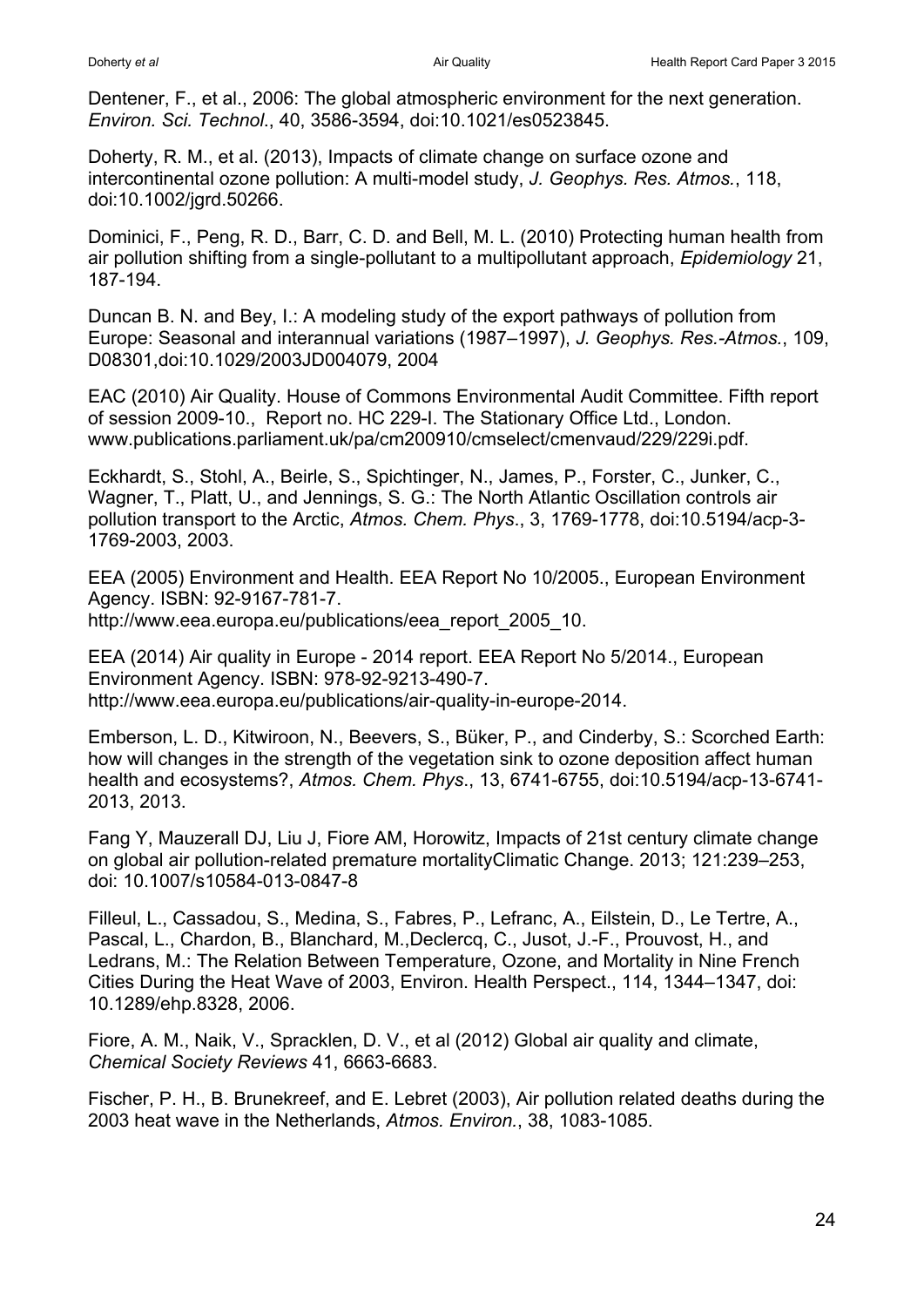Forkel, R. and R. Knoche, 2006: Regional climate change and its impact on photooxidant concentrations in southern Germany: Simulations with a coupled regional climatechemistry model. *J. Geophys. Res*., 2006, 111, D12302.

Francis, X.V., C. Chemel, R.S. Sokhi, E.G. Norton, H.M.A. Ricketts, B.E.A. Fisher, (2011) Mechanisms responsible for the build-up of ozone over South East England during the August 2003 heatwave, *Atmospheric Environment,* 45, 38, 6880-6890

Glotfelty, T., Zhang, Y., Karamchandani, P. and Streets, D. G. (2013) Will the role of intercontinental transport change in a changing climate?, *Atmospheric Chemistry and Physics*, 14, 9379-9402.

Hauglustaine, D.A., Lathiere, J., Szopa, S., Folberth, G.A., 2005. Future tropospheric ozone simulated with a climate-chemistry-biosphere model. *Geophys. Res. Lett. 32*, L24807, doi:10.1029/2005GL024031.

Heal, M. R., Heaviside, C., Doherty, R. M., Vieno, M., Stevenson, D. S. and Vardoulakis, S. (2013) Health burdens of surface ozone in the UK for a range of future scenarios, *Environment International* 61, 36-42.

Hedegaard, G. B., Brandt, J., Christensen, J. H., Frohn, L. M., Geels, C., Hansen, K. M., and Stendel, M.: Impacts of climate change on air pollution levels in the Northern Hemisphere with special focus on Europe and the Arctic, Atmos. Chem. Phys., 8, 3337- 3367, doi:10.5194/acp-8-3337-2008, 2008.

Held, Isaac M., Brian J. Soden, 2006: Robust Responses of the Hydrological Cycle to Global Warming. *J. Climate*, **19**, 5686–5699. doi: http://dx.doi.org/10.1175/JCLI3990.1

Hodzic, A., Madronich, S., Bohn, B. Massie, S., Menut, L., andWiedinmyer, C.: Wildfire particulate matter in Europe during summer 2003: meso-scale modeling of smoke emissions, transport and radiative effect., *Atmos. Chem. Phys.*, 7, 4043–4064, 2007

Health Protection Agency, 2012: Health Effects of Climate Change in the UK 2012 – Current evidence, public health recommendations and research gaps. Health Protection Agency. Centre for Radiation, Chemical and Environmental Hazards, UK. Vardoulakis, S. and Heaviside, C. [eds.] ISBN: 978-0-85951-723-2.

Hurrell, J.W., 1995: Decadal trends in the North Atlantic Oscillation and relationships to regional temperature and precipitation. *Science* 269, 676-679.

IPCC (2001) Climate Change 2001: The Scientific Basis. Contribution of Working Group I to the Third Assessment Report of the Intergovernmental Panel on Climate **Change** 

[Houghton, J.T., et al., (eds.)]. Cambridge University Press, Cambridge, United Kingdom and New York, NY, USA.

IPCC (2007) Climate Change 2013: The Physical Science Basis, Contribution of Working Group I to the Fourth Assessment Report of the Intergovernmental Panel on Climate Change, 2007, Solomon, S., et al., (eds.) Cambridge University Press, Cambridge, United Kingdom and New York, NY, USA.

IPCC (2013), Climate Change 2013: The Physical Science Basis, Contribution of Working Group I to the Fifth Assessment Report of the Intergovernmental Panel on Climate Change [Stocker,T.F., et al., (eds.)], Cambridge University Press, Cambridge, United Kingdom and New York, NY, USA.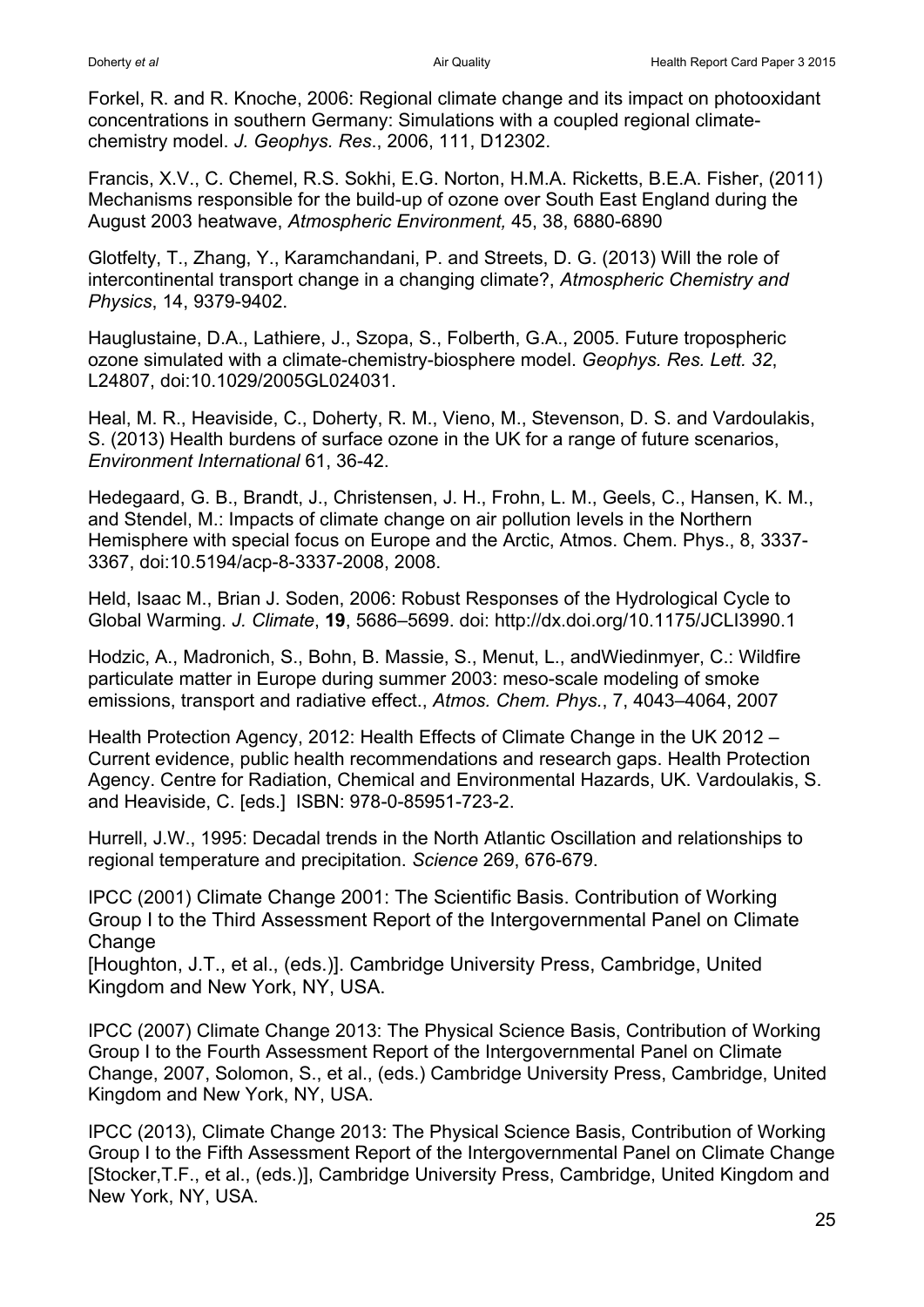Isaksen, I.S.A., et al., 2009: Atmospheric composition change: Climate-chemistry interactions. *Atmos. Environ*., 43, 5138-5192, doi:10.1016/j.atmosenv.2009.08.003.

Jacob, D. J.,1999, Introduction to Atmospheric Chemistry, Princeton University Press, Princeton, USA: http://acmg.seas.harvard.edu/people/faculty/djj/book/

Jacob, D. J. and Winner, D. A. (2009) Effect of climate change on air quality, *Atmospheric Environment* 43, 51-63.

Jacobson, M. Z., 2002, Atmospheric Pollution: History, Science and Regulation, Cambridge Universty Press, Cambridge and USA, http://web.stanford.edu/group/efmh/jacobson/POLbook/POLbook.html

Jaeger, C. C., Krause, J., Haas, A., Klein, R. and Hasselmann, K. (2008) A method for computing the fraction of attributable risk related to climate damages, *Risk Analysis* 28, 815-823.

Jerrett M et al. (2009a). Long- term ozone exposure and mortality. *New England Journal of Medicine*, 360(11):1085–1095.

Johnson, C.E., W.J. Collins, D.S. Stevenson, R.G. Derwent (1999), Relative roles of climate and emissions changes on future oxidant concentrations, *J. Geophys. Res*., 104, D15, 18631-18645, doi:10.1029/1999JD900204.

Johnson, H., Kovats, S., McGregor, G., Stedman, J., Gibbs, M., Walton, H., 2005. The impact of the 2003 heat wave on daily mortality in England and Wales and the use of rapid weekly mortality estimates. *Euro Surveill.* 10 (7), 558.

Katragkou, E., P. Zanis, I. Kioutsioukis, I. Tegoulias, D. Melas, B. C. Krüger, and E. Coppola (2011), Future climate change impacts on summer surface ozone from regional climate-air quality simulations over Europe, *J. Geophys. Res*., 116, D22307, doi:10.1029/2011JD015899.

Katsouyanni K, Samet JM, Anderson HR, Atkinson RW, Le Tertre A, Medina S, et al. 2009. Air Pollution and Health: A European and North American Approach (APHENA). Research Report 142. Boston:Health Effects Institute. Available: http://pubs.healtheffects.org/view.php?id=327

Kim, M. J., Park, R. J., Ho, C. H., Woo, J. H., Choi, K. C., Song, C. K., Lee, J. B., 2015. Future ozone and oxidants change under the RCP scenarios. *Atmospheric Environment*  101, 103-115.

Kirtman, B., S.B. Power, et al., 2013: Near-term Climate Change: Projections and Predictability. In: Climate Change 2013: The Physical Science Basis. Contribution of Working Group I to the Fifth Assessment Report of the Intergovernmental Panel on Climate Change [Stocker,T.F., et al., (eds.)], Cambridge University Press, Cambridge, United Kingdom and New York, NY, USA.

Knowlton K, Rosenthal JE, Hogrefe C, Lynn B, Gaffin S, Goldberg R, et al. Assessing ozone-related health impacts under a changing climate. *Environ Health Perspect* 2004; 112:1557–63.

Krewski D et al. (2009). Extended follow-up and spatial analysis of the American Cancer Society study linking particulate air pollution and mortality. Boston, Health Effects Institute (Research Report 140; <http://pubs.healtheffects.org/getfile.php?u=478>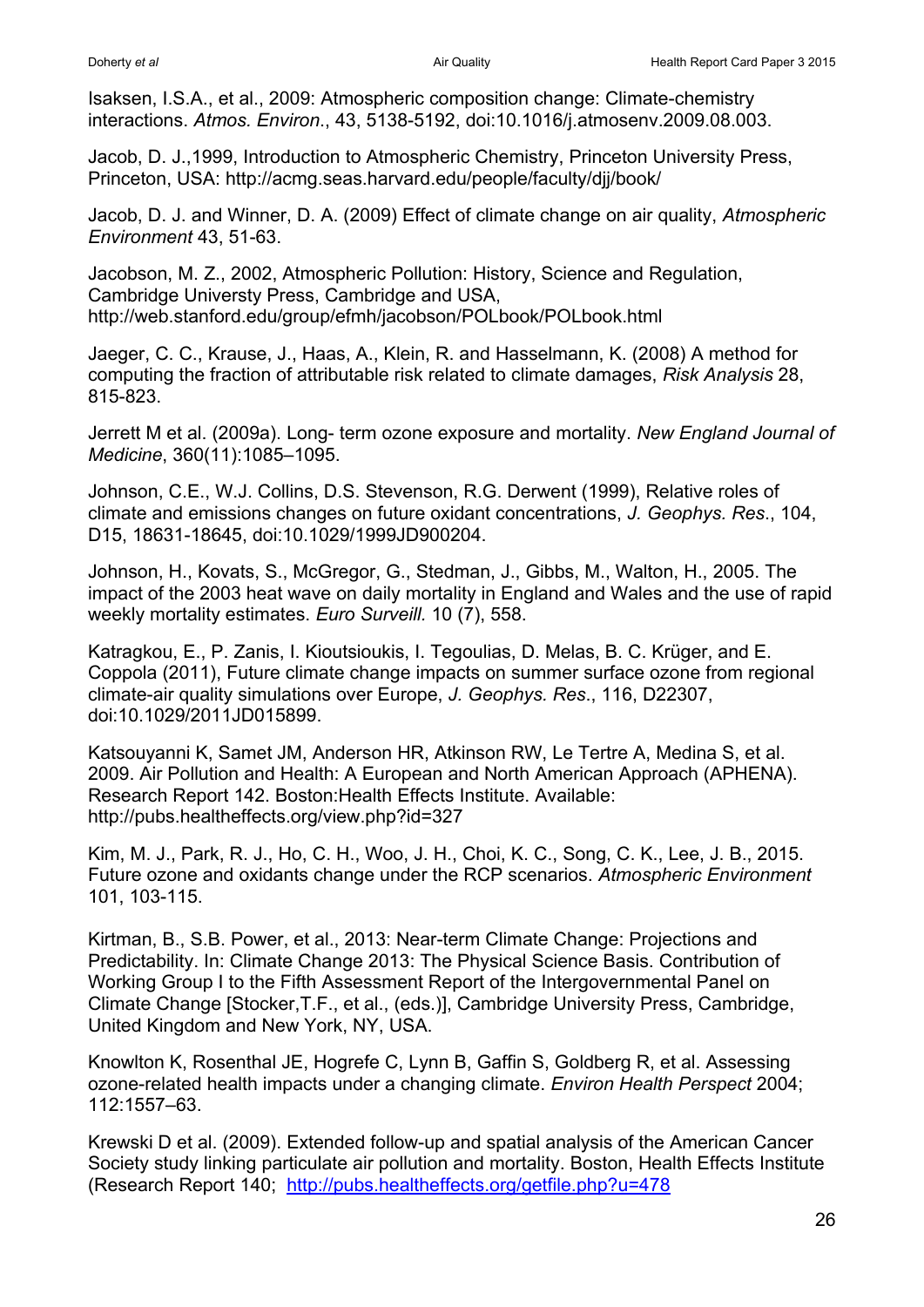Kunkel, K. E., H. C. Huang, X. Z. Liang, J. T. Lin, D. Wuebbles, Z. Tao, A. Williams, M. Caughey, J. Zhu, and K. Hayhoe (2008), Sensitivity of future ozone concentrations in the Northeast U.S. to U.S. regional climate change, Mitigation and Adaptation Strategies for Global Change, 13, 597–606, doi:10.1007/s11027-007-9137-y.

Lacressonnière, G., Peuch, V. H., Vautard, R., Arteta, J., Deque, M., Joly, M., Josse, B., Marcal, V., Saint-Martin, D., 2014. European air quality in the 2030s and 2050s: Impacts of global and regional emission trends and of climate change. *Atmospheric Environment* 92, 348-358

Lamarque, J.-F., et al., Historical (1850-2000) gridded anthropogenic and biomass burning emissions of reactive gases and aerosols: methodology and application, *Atmos. Chem. Phys*., 10, 7017–7039, 2010.

Langner, J., Engardt, M. and Andersson, C. (2012a) European summer surface ozone 1990-2100, *Atmospheric Chemistry and Physics* 12, 10097-10105.

Langner, J., Engardt, M., Baklanov, A., et al (2012b) A multi-model study of impacts of climate change on surface ozone in Europe, *Atmospheric Chemistry and Physics* 12, 10423-10440.

Lee, J. D., Lewis, A. C., Monks, P. S., Jacob, M., Hamilton, J. F., Hopkins, J. R., Watson, N. M., Saxton, J. E., Ennis, C., Carpenter, L. J., Carslaw, N., Fleming, Z., Bandy, B. J., Oram, D. E., Penkett, S. A., Slemr, J., Norton, E., Rickard, A. R., Whalley, L. K., Heard, D. E., Bloss, W. J., Gravestock, T., Smith, S. C., Stanton, J., Pilling, M. J., and Jenkin, M. E.: Ozone photochemistry and elevated isoprene during the UK heatwave of August 2003, *Atmos. Environ*., 40, 7598–7613, 2006

Li, Q. B., Jacob, D. J., Bey, I., Palmer, P. I., Duncan, B. N., Field, B. D., Martin, R. V., Fiore, A.M., Yantosca, R. M., Parrish, D. D., Simmonds, P. G., and Oltmans, S. J.: Transatlantic transport of pollution and its effects on surface ozone in Europe and North America, *J. Geophys. Res*., 107, 4166, doi:10.1029/2001JD001422, 2002

Likhvar, V. N., Pascal, M., Markakis, K., Colette, A., Hauglustaine, D., Valari, M., Klimont, Z., Medina, S., Kinney, P., 2015. A multi-scale health impact assessment of air pollution over the 21st century. *Science of the Total Environment* 514, 439-449.

Lim, S. S., Vos, T., Flaxman, A. D., et al (2012) A comparative risk assessment of burden of disease and injury attributable to 67 risk factors and risk factor clusters in 21 regions, 1990-2010: a systematic analysis for the Global Burden of Disease Study 2010, *The Lancet* 380, 2224-2260.

Liu C., Allan, R.P., 2013 Observed and simulated precipitation responses in wet and dry regions 1850–2100, *Environ. Res. Lett.* **8** 034002

Markakis, K., Valari, M., Colette, A., Sanchez, O., Perrussel, O., Honore, C., Vautard, R., Klimont, Z., Rao, S., 2014. Air quality in the mid-21st century for the city of Paris under two climate scenarios; from the regional to local scale. *Atmospheric Chemistry and Physics* 14, 7323-7340.

Masato, G., B. J. Hoskins and T. J. Woollings (2013). Winter and summer Northern Hemisphere blocking in CMIP5 models. *J. Climate,* 26, 7044–7059. doi: http://dx.doi.org/10.1175/JCLI-D-12-00466.1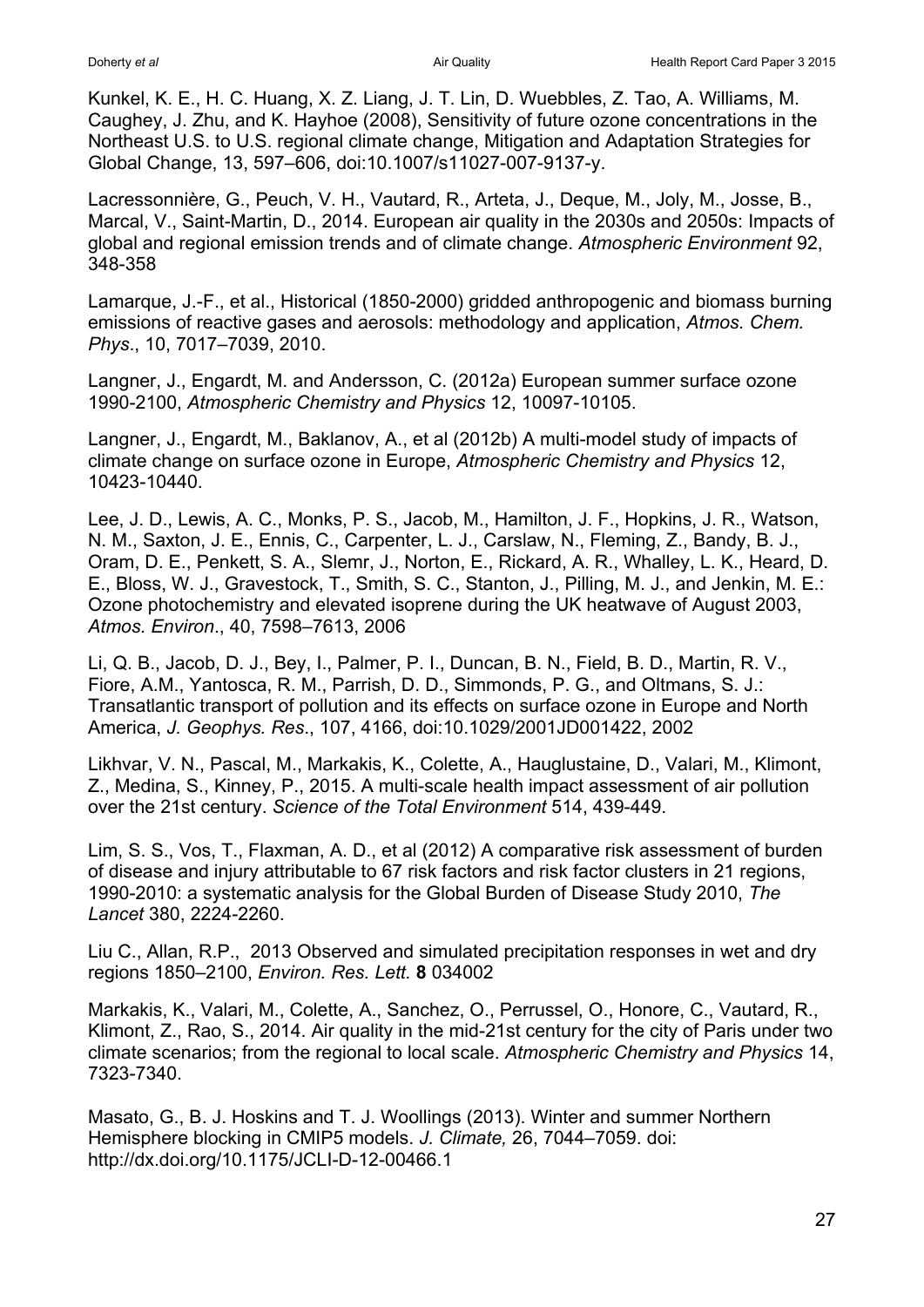Masui, T., et al., An emission pathway for stabilization at 6 Wm-2 radiative forcing, *Climatic Change*, 109, 59-76, 2011.

Mickley, L.J., D.J. Jacob, B.D. Field, and D. Rind, 2004: Effects of future climate change on regional air pollution episodes in the United States. *Geophys. Res. Lett.*, **31**, L24103, doi:10.1029/2004GL021216.

Meleux, F., F. Solmon, and F. Giorgi (2007), Increase in summer European ozone amounts due to climate change, *Atmos. Environ*., 41(35), 7577–7587, doi:10.1016/j.atmosenv.2007.05.048.

Moxim, W.J., et al., Simulated global tropospheric PAN: its transport and impact on NOx, *J. Geophys. Res*., 101, 12621-12638, 1996

Murazaki, K. and P. Hess (2006). How does climate change contribute to surface ozone change over the United States? *J. Geophys. Res. 111,* D05301, doi:10.1029/2005JD005873.

Nakicenovic, N., et al., Special Report on Emission Scenarios (SRES) Report of Working Group III of the Intergovernmental Panel on Change, Cambridge University Press, Cambridge, U.K., 2000.

O'Connor, F. M., et al. (2010), Possible role of wetlands, permafrost, and methane hydrates in the methane cycle under future climate change: A review, *Rev. Geophys*., 48, RG4005, doi:10.1029/2010RG000326.

Orru H, Andersson C, Ebi K L, Langner J, Astrom C and Forsberg B, Impact of climate change on ozone-related mortality and morbidity in Europe, 2013 *Eur. Respir.* J. 41 285– 94, doi: 10.1183/09031936.00210411.

Patz, J. A., Frumkin, H., Holloway, T., Vimont, D. J., Haines, A., 2014. Climate Change Challenges and Opportunities for Global Health. Jama-Journal of the American Medical Association 312, 1565-1580.

Pattenden, S., Armstrong, B. G., Milojevic, A., Heal, M. R., Chalabi, Z., Doherty, R., Barratt, B., Kovats, R. S. and Wilkinson, P. (2010) Ozone, heat and mortality: acute effects in 15 British conurbations, *Occupational & Environmental Medicine* 67, 699-707.

Pausata, F. S. R., Pozzoli, L., Vignati, E., and Dentener, F. J.: North Atlantic Oscillation and tropospheric ozone variability in Europe: model analysis and measurements intercomparison, *Atmos. Chem. Phys*., 12, 6357-6376, doi:10.5194/acp-12-6357-2012, 2012.

Penrod, A., Zhang, Y., Wang, K., Wu, S. Y., Leung, L., 2014. Impacts of future climate and emission changes on US air quality. *Atmospheric Environment* 89, 533-547.

Pope, C. A., Ezzati, M. and Dockery, D. W. (2009) Fine-particulate air pollution and life expectancy in the United States, *The New England Journal of Medicine* 360, 376-386.

Pye, H.O.T, H. Liao, S. Wu, L. J. Mickley, D. J. Jacob, D. K. Henze and J. H. Seinfeld, *J. Geophys. Res*., 2009,114, D01205.

Rasmussen, D., Hu, J., Mahmud, A., Kleeman, M. J., 2013. The Ozone-Climate Penalty: Past, Present, and Future. *Environmental Science & Technology* 47, 14258-14266.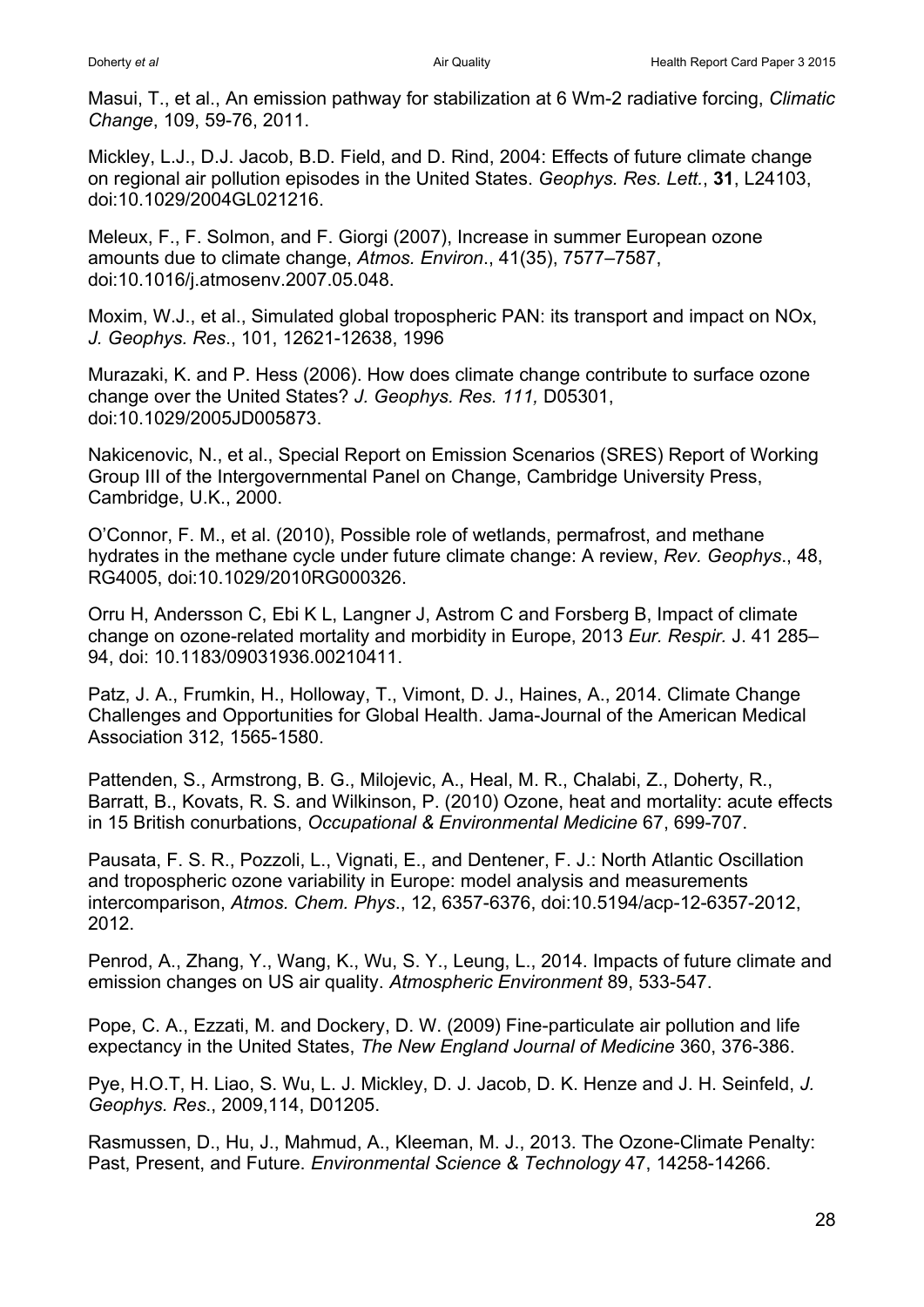Rao, S., Chirkov, V., Dentener, F., Van Dingenen, R., Pachauri, S., Purohit, P., Amann, M., Heyes, C., Kinney, P., Kolp, P., Klimont, Z., Riahi, K., and Schoepp, W. (2012).Environmental Modeling and Methods for Estimation of the Global Health Impacts of Air Pollution, *Environ. Model. Assess.*, doi:10.1007/s10666-012-9317-3, 2012

Racherla, P.N., and P.J. Adams (2008), The response of surface ozone to climate change over the Eastern United States. *Atmos. Chem. Phys.*, *8,* 871-885, doi:10.5194/acp-8-871- 2008.

Racherla, P.A., and P. J. Adams, *J. Geophys. Res.*, 2006,111, D24103.

Real, E., Law, K. S., Wienzierl, B., Fiebig, M., Petzold, A., Wild, O., Methven, J., Arnold, S., Stohl, A., Huntrieser, H., Roiger, A., Schlager, H., Stewart, D., Avery, M., Sachse, G., Brow- ell, E., Ferrare, R., and Blake, D.: Processes influencing ozone levels in Alaskan forest fires plumes during long-range transport over the North Atlantic, *J. Geophys. Res*., 112, D10S41, doi:10.1029/2006JD007 576, 2007.

Real, E., Orlandi, E., Law, K. S., Fierli, F., Josset, D., Cairo, F., Schlager, H., Borrmann, S., Kunkel, D., Volk, C. M., McQuaid, J. B., Stewart, D. J., Lee, J., Lewis, A. C., Hopkins, J. R., Ravegnani, F., Ulanovski, A., and Liousse, C.: Cross-hemispheric transport of central African biomass burning pollutants: implications for downwind ozone production, *Atmos. Chem. Phys.,* 10, 3027-3046, doi:10.5194/acp-10-3027-2010, 2010.

Ren C, Williams GM, Mengersen K, Morawska L, Tong S. Does temperature modify shortterm effects of ozone on total mortality in 60 large eastern US communities?—An assessment using the NMMAPS data. *Environ Int* 2008;34:451–8.

Riahi, K., et al., RCP 8.5-A scenario of comparatively high greenhouse gas emissions, *Climatic Change,* 109, 33-57, 2011.

Riahi, K., Dentener, F., Gielen, D., Grubler, A., Jewell, J., Klimont, Z., Krey, V., McCollum, D., Pachauri, S., Rao, S., van Ruijven, B., van Vuuren, D. P., and Wilson, C.: Energy Pathways for Sustainable Development, in: Global Energy Assessment: Toward a Sustainable Future, edited by: Nakicenovic, N., IIASA, Laxenburg, Austria and Cambridge University Press, Cambridge, UK and New York, NY, USA, 2012

Royal Society (2008) Ground-level ozone in the 21st century: future trends, impacts and policy implications. Science Policy Report 15/08., The Royal Society, London. ISBN: 978- 0-85403-713-1. [http://royalsociety.org/policy/publications/2008/ground-level-ozone/.](http://royalsociety.org/policy/publications/2008/ground-level-ozone/)

Savage, N. H.,et al.: The sensitivity of Western European NO2 columns to interannual variability of meteorology and emissions: a model– GOME study, *Atmos. Sci. Lett.,* 9(4), 182–188, doi:10.1002/asl.193, 2008

Schar, C., Vidale, P. L., Luthi, D., Frei, C., Haberli, C., Liniger, M. A., and Appenzeller, C.: The role of increasing temperature variability in European summer heatwaves, *Nature,* 427, 332–336, 2004

Shindell, D., J.C.I. Kuylenstierna, E. Vignati, R. van Dingenen, M. Amann, Z. Klimont, S.C. Anenberg, N. Muller, G. Janssens-Maenhout, F. Raes, J. Schwartz, G. Faluvegi, L. Pozzoli, K. Kupiainen, L. Höglund-Isaksson, L. Emberson, D. Streets, V. Ramanathan, K. Hicks, N.T.K. Oanh, G. Milly, M. Williams, V. Demkine, and D. Fowler, 2012: [Simultaneously mitigating near-term climate change and improving human health and food](http://pubs.giss.nasa.gov/abs/sh01600h.html)  [security.](http://pubs.giss.nasa.gov/abs/sh01600h.html) *Science*, 335, 183-189, doi:10.1126/science.1210026.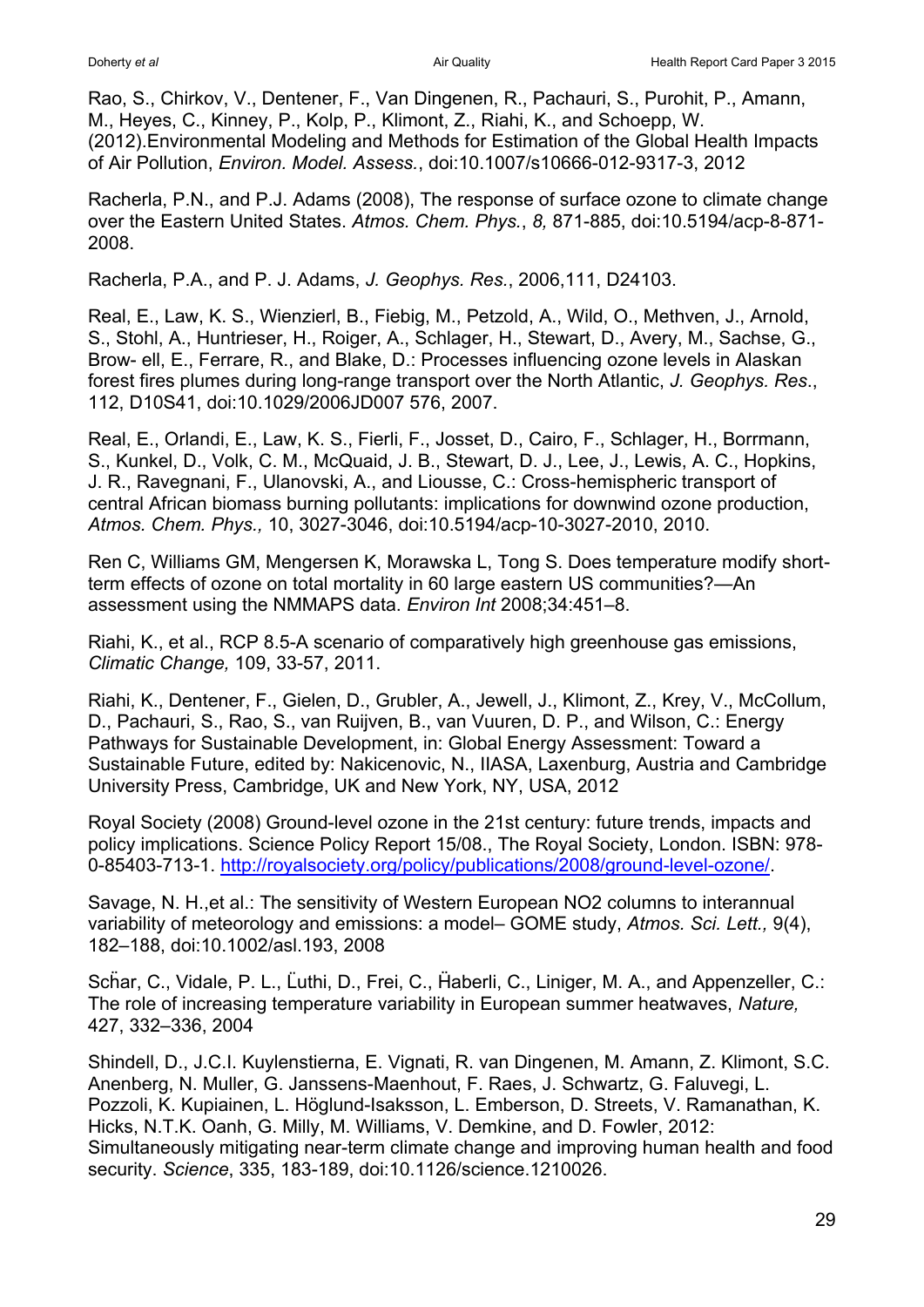Sillman, S. and P. J. Samson (1995), The impact of temperature on oxidant formation in urban, polluted rural and remote environments, *J. Geophys. Res., 100,* D7, 11497–11508, doi:10.1029/94JD02953.

Silva, R.A., et al., Global premature mortality due to anthropogenic outdoor air pollution and the contribution of past climate change, *Environ. Res. Lett*. 8 034005 doi:10.1088/1748-9326/8/3/034005

Smith KR, Jerrett M, Anderson HR, Burnett RT, Stone V, Derwent R, et al. 2009. Public health benefits of strategies to reduce greenhouse-gas emissions: health implications of short-lived greenhouse pollutants. *Lancet* 374:2091–2103.

Solberg, S., Hov, O., Sovde, A., Isaksen, I. S. A., Coddeville, P., De Backer, H., Forster, C., Orsolini, Y., and Uhse, K.: European surface ozone in the extreme summer 2003, J. *Geophys. Res.Atmos*., 113, D07307, doi:10.1029/2007JD009098, 2008.

Squire, O. J., Archibald, A. T., Abraham, N. L., Beerling, D. J., Hewitt, C. N., Lathi+¿re, J., Pike, R. C., Telford, P. J., Pyle, J. A., 2014. Influence of future climate and cropland expansion on isoprene emissions and tropospheric ozone. *Atmospheric Chemistry and Physics* 14, 1011-1024.

Stedman, J. R. (2004) The predicted number of air pollution related deaths in the UK during the August 2003 heatwave, *Atmospheric Environment* 38, 1087-1090.

Stevenson, D.S., F. Dentener et al., Multi-model ensemble simulations of present-day and near-future tropospheric ozone, *J. Geophys. Res*., 111, D08301, doi:10.1029/2005JD006338, 2006.

Stock, Z. S., Russo, M. R., Pyle, J. A., 2014. Representing ozone extremes in European megacities: the importance of resolution in a global chemistry climate model. *Atmospheric Chemistry and Physics* 14, 3899-3912.

Stott, P. A., Stone, D. A. and Allen, M. R. (2004) Human contribution to the European heatwave of 2003, *Nature* 432, 610-614.

Tagaris E, Liao K-J, DeLucia AJ, Deck L, Amar P, Russell AG. Potential impact of climate change on air pollution-related human health effects. *Environ Sci Technol*. 2009; 43(13):4979–4988. doi:10.1021/es803650w

Task Force on Hemispheric Transport of Air Pollution (TF-HTAP) (2011), *Hemispheric Transport of Air Pollution 2010, Part A: Ozone and Particulate Matter, Air Pollut. Stud., 17,* edited by: Dentener, F., Keating, T. and Akimoto, H., U. N. Econ. Comm. Eur., Geneva, Switzerland, available at: http://www.htap.org.

Thomson, A.M., et al., RCP4.5: a pathway for stabilization of radiative forcing by 2100, *Climatic Change,* 109, 77-94, 2011.

Tressol, M., Ordonez, C., Zbinden, R., Brioude, J., Thouret, V., Mari, C., Nedelec, P., Cammas, J.-P., Smit, H., Patz, H.-W., and Volz-Thomas, A.: Air pollution during the 2003 European heat wave as seen by MOZAIC airliners, *Atmos. Chem. Phys*., 8, 2133-2150, doi:10.5194/acp-8-2133-2008, 2008.

Uno, I.,et al.,: Systematic analysis of interannual and seasonal variations of modelsimulated tropospheric NO2 in Asia and comparison with GOME-satellite data, Atmos. Chem. Phys., 7, 1671–1681, 2007, http://www.atmos-chem-phys.net/7/1671/2007/